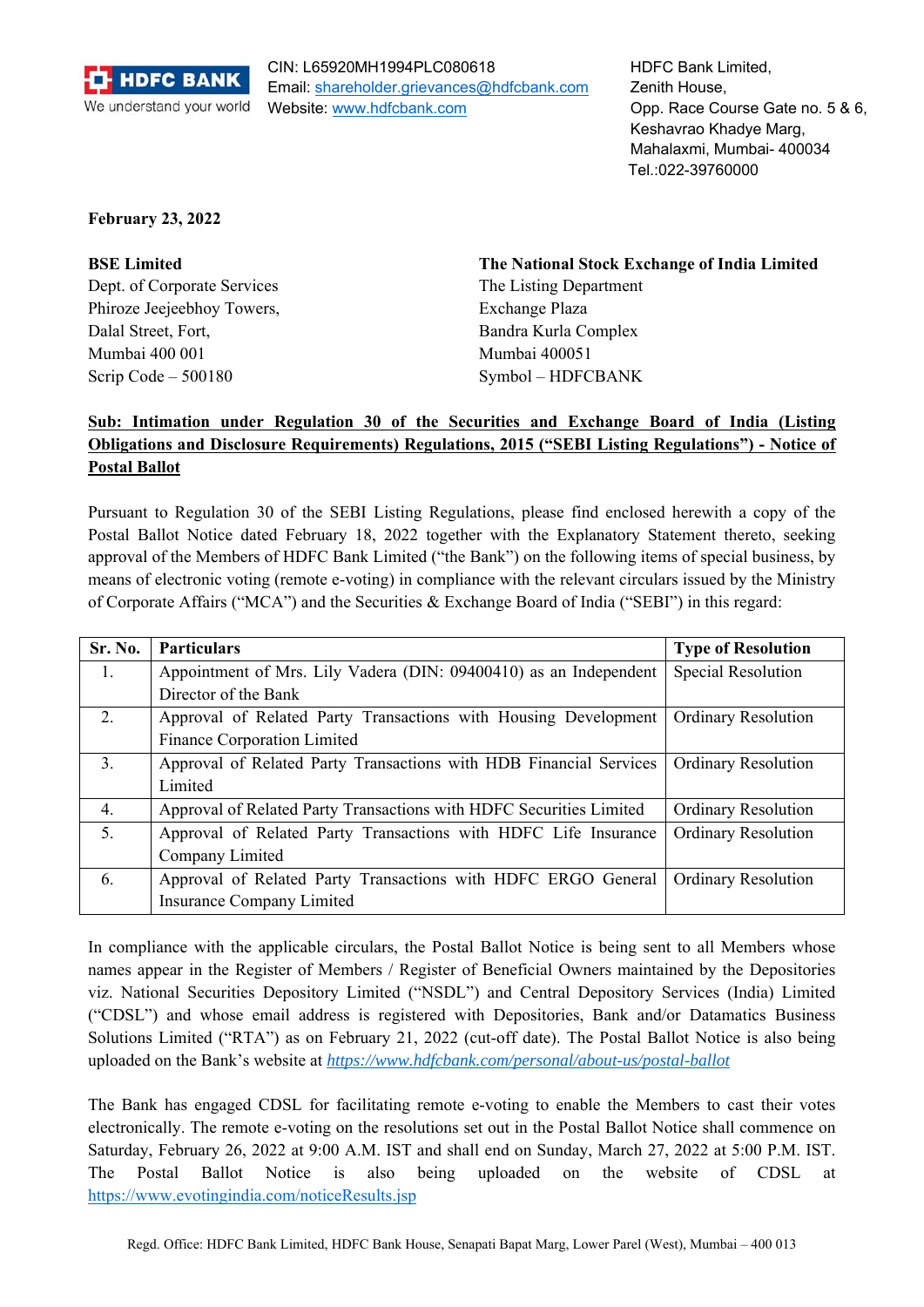

The results of the Postal Ballot will be announced within two (2) working days from the conclusion of remote e-voting i.e. on or before Tuesday, March 29, 2022. The results of the remote e-voting and the Scrutinizer's report will be placed on the Bank's website at *https://www.hdfcbank.com/personal/aboutus/postal-ballot,* on the website of CDSL at *www.evotingindia.com* and will be communicated to the Stock Exchanges.

This is for your information and appropriate dissemination.

Yours truly,

**For HDFC Bank Limited**  SANTOSH GURUDAS HALDANKAR

Digitally signed by SANTOSH GURUDAS HALDANKAR Date: 2022.02.23 21:55:29 +05'30'

**Santosh Haldankar Sr. Vice President (Legal) & Company Secretary** 

**Encl:** a/a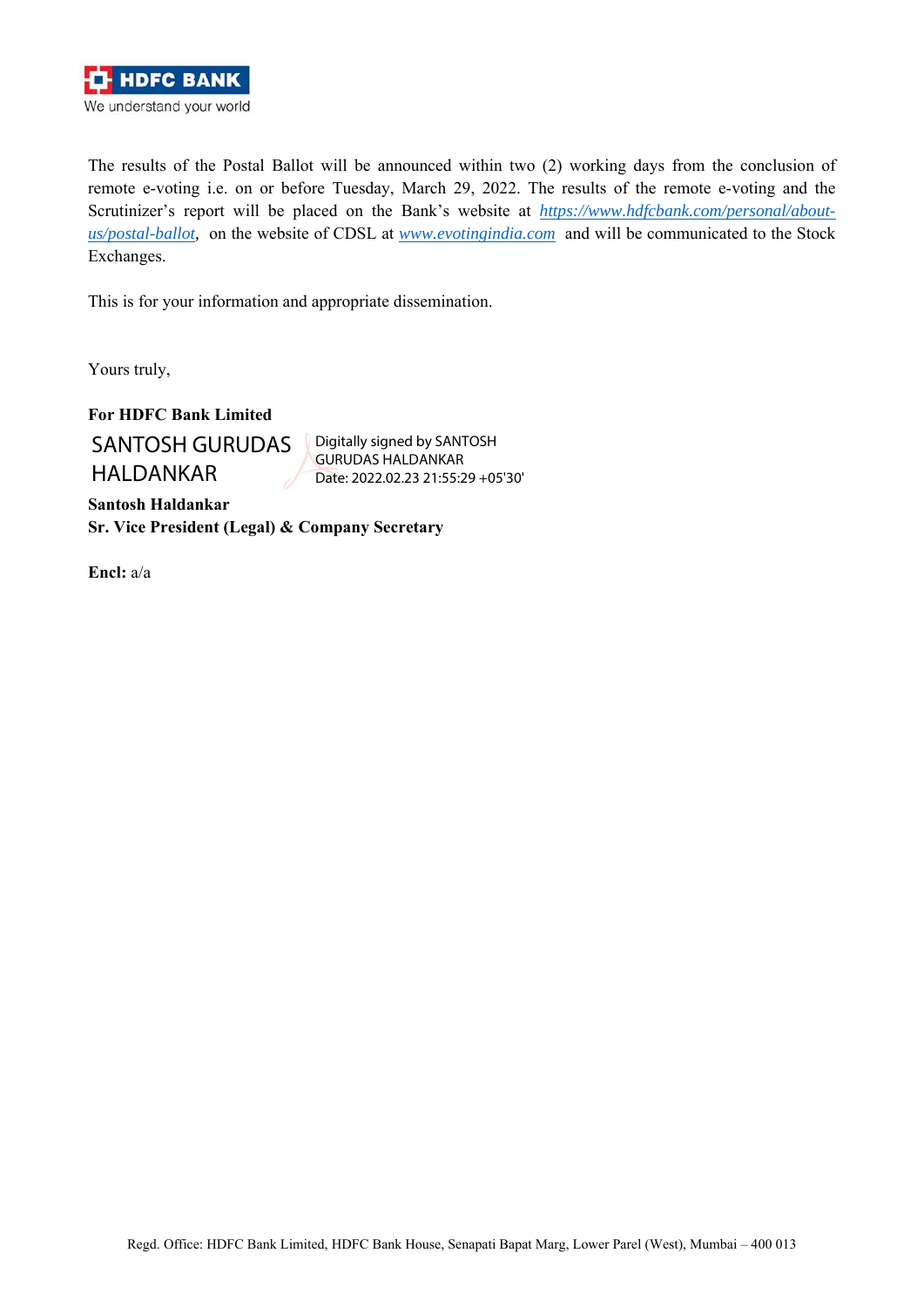

# **HDFC Bank Limited**

**Registered Office:** HDFC Bank House, Senapati Bapat Marg, Lower Parel (W), Mumbai 400 013 [**CIN:** L65920MH1994PLC080618] [**E-Mail:** shareholder.grievances@hdfcbank.com] [**Website:** www.hdfcbank.com] [**Tel No.:** 022 3976 0000]

# **POSTAL BALLOT NOTICE**

[Pursuant to Section 110 of the Companies Act, 2013 (the "Act") read with Rule 22 of the Companies (Management and Administration) Rules, 2014]

Dear Member(s)

NOTICE is hereby given that pursuant to the provisions of Section 110 and all other applicable provisions, if any, of the Act read with Rule 22 of the Companies (Management and Administration) Rules, 2014, Regulation 44 of the Securities and Exchange Board of India (Listing Obligations and Disclosure Requirements) Regulations, 2015 (the "SEBI Listing Regulations"), Secretarial Standard on General Meetings ("SS-2") issued by the Institute of Company Secretaries of India, including any statutory modification(s), clarification(s), substitution(s) or re-enactment(s) thereof for the time being in force, guidelines prescribed by the Ministry of Corporate Affairs (the "MCA"), Government of India, for holding general meetings / conducting postal ballot process through electronic voting (remote e-voting) vide General Circular Nos. 14/2020 dated April 8, 2020, 17/2020 dated April 13, 2020, 22/2020 dated June 15, 2020, 33/2020 dated September 28, 2020, 39/2020 dated December 31, 2020, 10/2021 dated June 23, 2021 and 20/2021 dated December 8, 2021 (the "MCA Circulars") in view of COVID-19 pandemic and any other applicable laws and regulations, the following items of special business are proposed to be passed by the Members of HDFC Bank Limited (the "Bank") through Postal Ballot via remote e-voting.

#### **Item No. 1: To approve the appointment of Mrs. Lily Vadera (DIN: 09400410) as an Independent Director of the Bank**

To consider and if thought fit, to pass the following Resolution, as a Special Resolution:

"**RESOLVED THAT** pursuant to Article 127 of the Articles of Association of the Bank, Sections 149, 150 and 152 read with Schedule IV and such other applicable provisions of the Companies Act, 2013, the Companies (Appointment and Qualification of Directors) Rules, 2014, Regulation 17 of the Securities and Exchange Board of India (Listing Obligations and Disclosure Requirements) Regulations, 2015, Section 10A (2)(a) and such other applicable provisions of the Banking Regulation Act, 1949 and relevant circulars issued by the Reserve Bank of India ("RBI") from time to time, including any amendments, modifications, variations or re-enactments thereof and pursuant to the recommendation of the Nomination and Remuneration Committee and approval of the Board of Directors of the Bank, the appointment of Mrs. Lily Vadera (DIN: 09400410), in respect of whom the Bank has received a notice in writing under Section 160 of the Act from a member proposing her candidature for the office of Director, be and is hereby approved by the Members as an Independent Director of the Bank having specialised experience in banking sector, to hold office for a period of five (5) years from November 26, 2021 to November 25, 2026 (both days inclusive), not liable to retire by rotation.

**RESOLVED FURTHER THAT** Mrs. Lily Vadera shall be paid sitting fees and reimbursement of expenses for attending Board and Committee meetings as applicable, and fixed remuneration of  $720,00,000$  (Rupees Twenty Lakhs only) per annum from the date of her appointment till the end of her tenure (on proportionate basis) in terms of the RBI Circular on Corporate Governance in Banks - Appointment of Directors and Constitution of Committees of the Board dated April 26, 2021.

**RESOLVED FURTHER THAT** the Board of Directors of the Bank (which term shall include any Committee thereof) be and is hereby authorized to execute all such documents, instruments and writings, as deemed necessary, file requisite forms or applications with statutory/regulatory authorities, with the power to settle all questions, difficulties or doubts that may arise in this regard, as it may in its sole and absolute discretion deem fit and to do all such acts, deeds, matters and things as may be considered necessary and appropriate and to delegate all or any of its powers herein conferred to any Director(s)/Officer(s) of the Bank, to give effect to this resolution."

#### **Item No. 2: Approval of Related Party Transactions with Housing Development Finance Corporation Limited**

To consider and if thought fit, to pass the following Resolution, as an Ordinary Resolution:

"**RESOLVED THAT** pursuant to Section 188 of the Companies Act, 2013 ("the Act") and other applicable provisions of the Act read with rules made thereunder, Regulation 23 of the Securities and Exchange Board of India (Listing Obligations and Disclosure Requirements) Regulations, 2015, and other applicable laws, including any amendments, modifications, variations or re-enactments thereof, the Members do hereby accord approval to the Board of Directors of the Bank (hereinafter referred to as the "Board", which term shall be deemed to include any Committee constituted / empowered / to be constituted by the Board from time to time to exercise its powers conferred by this resolution), for carrying out and / or continuing with arrangements and transactions (whether individual transaction or transactions taken together or series of transactions or otherwise), for the financial year 2022-23 with Housing Development Finance Corporation Limited ("HDFC Limited"), being a related party of the Bank, whether by way of continuation(s) or renewal(s) or extension(s) or modification(s) of earlier arrangements / transactions or as fresh and independent transaction(s) or otherwise as mentioned hereunder:

(i) granting of any loans or advances, credit facilities, or any other form of Fund-based facilities, and/or guarantees, letters of credit, or any other form of Non-Fund based facilities to or on behalf of HDFC Limited, sanctioned upto an amount and on such terms and conditions (including rate of interest, security, tenure etc.) as permissible under applicable laws and the relevant policies of the Bank;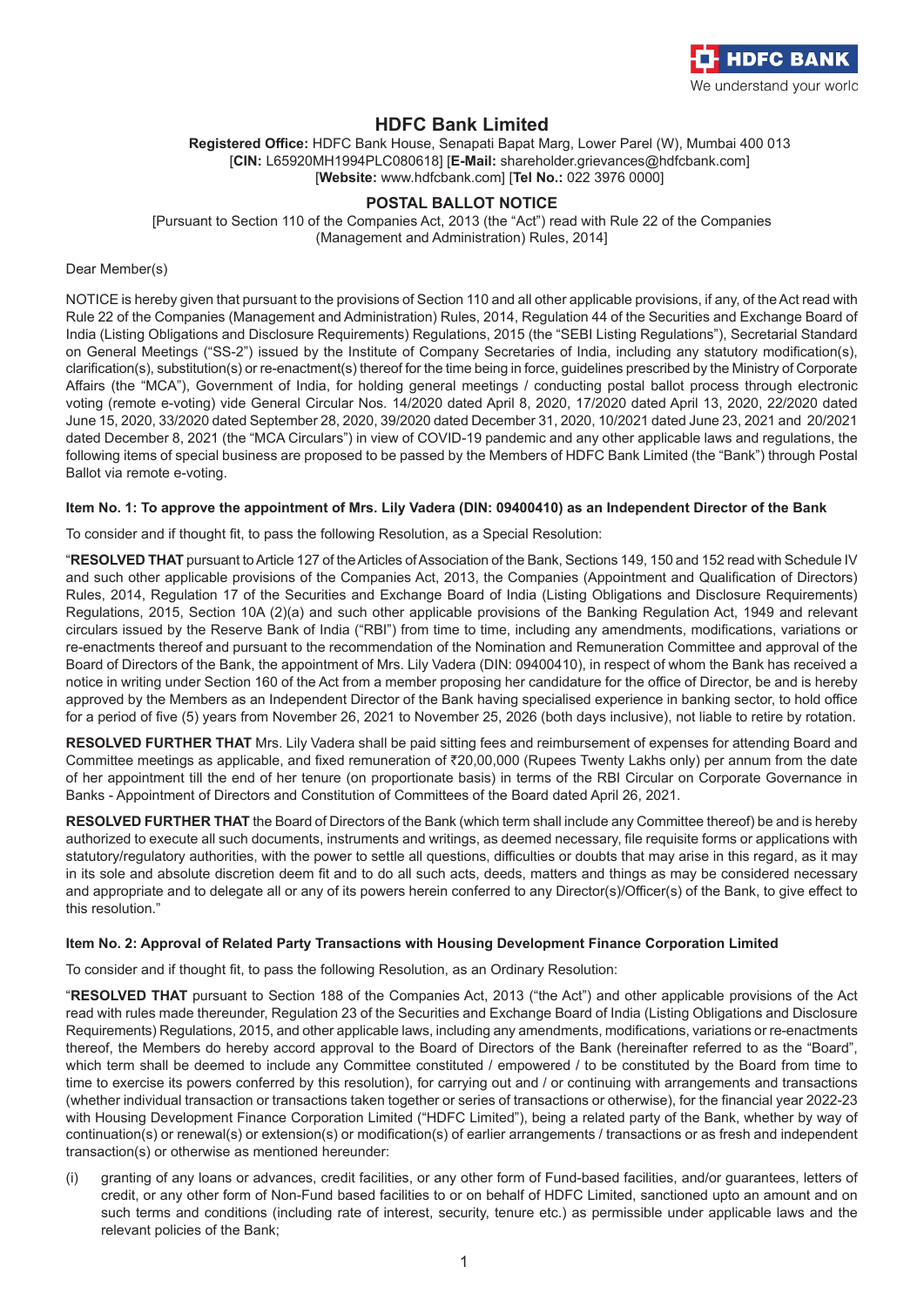- (ii) sourcing of home loans for HDFC Limited for the agreed commission, purchase/ assignments / securitisation of such percentage of home loans sourced, servicing of home loans assigned / securitized by HDFC Limited to the Bank against agreed consideration, or as may be agreed between HDFC Limited and the Bank from time to time;
- (iii) entering into transactions in derivatives with HDFC Limited wherein the Bank would act as authorised dealer in foreign exchange;
- (iv) entering into Repo / Reverse Repo transactions;
- (v) any other transactions/arrangements as provided in the explanatory statement including those entered in the course of normal banking activities such as acceptance of Current Account / Savings Account (CASA) deposits, or issuance of debt securities like Non-Convertible Debentures (NCDs) etc., purchase of any securities held by HDFC Limited in any of its subsidiaries and/ or associate companies or otherwise, subject to a maximum limit of 5% of the paid-up share capital of the investee company.

notwithstanding the fact that all such transactions during financial year 2022-23, whether individually and/or in the aggregate, may exceed ₹1,000 crore or 10% of the annual consolidated turnover as per the Bank's last audited financial statements, whichever is lower, or any other materiality threshold as may be applicable under law/ regulations from time to time;

**RESOLVED FURTHER THAT** the Members of the Bank do hereby accord approval to the Board of Directors of the Bank to sign and execute all documents, contracts/deeds and writings and to do all such acts, deeds, matters and things as may be deemed necessary, expedient and incidental to execution of such transactions and also to delegate all or any of its powers herein conferred to any Committee of Board and / or Director(s) and / or officer(s) / employee(s) of the Bank / any other person(s) to give effect to the aforesaid resolution."

### **Item No. 3: Approval of Related Party Transactions with HDB Financial Services Limited**

To consider and if thought fit, to pass the following Resolution, as an Ordinary Resolution:

"**RESOLVED THAT** pursuant to applicable provisions of the Companies Act, 2013 read with rules made thereunder, Regulation 23 of the Securities and Exchange Board of India (Listing Obligations and Disclosure Requirements) Regulations, 2015, and other applicable laws, including any amendments, modifications, variations or re-enactments thereof, the Members do hereby accord approval to the Board of Directors of the Bank (hereinafter referred to as the "Board", which term shall be deemed to include any Committee constituted / empowered / to be constituted by the Board from time to time to exercise its powers conferred by this resolution) for carrying out and / or continuing with arrangements and transactions (whether individual transaction or transactions taken together or series of transactions or otherwise), for the financial year 2022-23 with HDB Financial Services Limited ("HDBFSL"), being a related party of the Bank, whether by way of continuation(s) or renewal(s) or extension(s) or modification(s) of earlier arrangements / transactions or as fresh and independent transaction(s) or otherwise as mentioned hereunder:

- (i) granting of any loans or advances, credit facilities, or any other form of Fund-based facilities, and/or guarantees, letters of credit, or any other form of Non-Fund based facilities to or on behalf of HDBFSL, sanctioned upto an amount and on such terms and conditions (including rate of interest, security, tenure etc.) as permissible under applicable laws and the relevant policies of the Bank;
- (ii) purchase of loans or loan pools/pass-through certificates by way of assignment/securitisation of loans and servicing arrangements;
- (iii) investment in debt securities viz. non-convertible debentures/bonds of HDBFSL for which the Bank may act as an arranger/ syndicate banker, including proprietary purchases as permissible under the applicable rules and regulations;
- (iv) payment of sales/ back-office support and collection service fees;
- (v) any other transactions/arrangements as provided in the explanatory statement including those entered in the course of normal banking activities such as acceptance of Current Account / Savings Account (CASA) deposits.

notwithstanding the fact that all such transactions during the financial year 2022-23, whether individually and/or in the aggregate, may exceed `1,000 crore or 10% of the annual consolidated turnover as per the Bank's last audited financial statements, whichever is lower, or any other materiality threshold as may be applicable under law/ regulations from time to time;

**RESOLVED FURTHER THAT** the Members of the Bank do hereby accord approval to the Board of Directors of the Bank to sign and execute all such documents, contracts/deeds and writings and to do all such acts, deeds, matters and things as may be deemed necessary, expedient and incidental to execution of such transactions and also to delegate all or any of its powers herein conferred to any Committee of Board and / or Director(s) and / or officer(s) / employee(s) of the Bank / any other person(s) to give effect to the aforesaid resolution."

#### **Item No. 4: Approval of Related Party Transactions with HDFC Securities Limited**

To consider and if thought fit, to pass the following Resolution, as an Ordinary Resolution:

"**RESOLVED THAT** pursuant to applicable provisions of the Companies Act, 2013 read with rules made thereunder, Regulation 23 of the Securities and Exchange Board of India (Listing Obligations and Disclosure Requirements) Regulations, 2015, and other applicable laws, including any amendments, modifications, variations or re-enactments thereof, the Members do hereby accord approval to the Board of Directors of the Bank (hereinafter referred to as the "Board", which term shall be deemed to include any Committee constituted / empowered / to be constituted by the Board from time to time to exercise its powers conferred by this resolution) for carrying out and / or continuing with arrangements and transactions (whether individual transaction or transactions taken together or series of transactions or otherwise), for the financial year 2022-23 with HDFC Securities Limited ("HSL"), being a related party of the Bank, whether by way of continuation(s) or renewal(s) or extension(s) or modification(s) of earlier arrangements / transactions or as fresh and independent transaction(s) or otherwise as mentioned hereunder: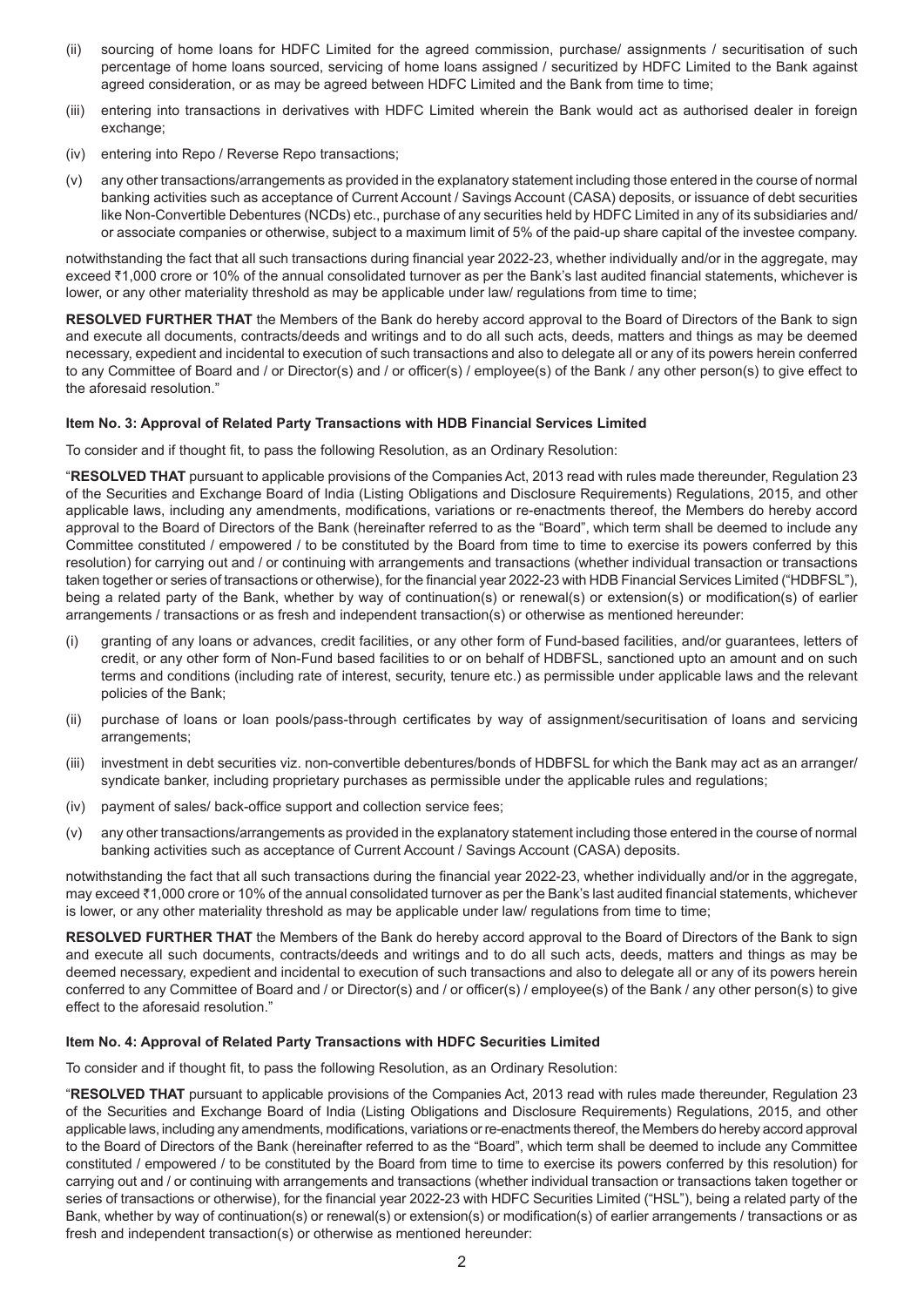- (i) granting of any loans or advances, credit facilities, or any other form of Fund-based facilities, and / or guarantees, letters of credit, or any other form of Non-Fund based facilities to or on behalf of HSL, sanctioned upto an amount and on such terms and conditions (including rate of interest, security, tenure etc.) as permissible under applicable laws and the relevant policies of the Bank;
- (ii) any other transactions / arrangements as provided in the explanatory statement including those entered in the course of normal banking activities such as acceptance of Current Account / Savings Account (CASA) deposits.

notwithstanding the fact that all these transactions during the financial year 2022-23, whether individually and/or in the aggregate, may exceed ₹1,000 crore or 10% of the annual consolidated turnover as per the Bank's last audited financial statements, whichever is lower, or any other materiality threshold as may be applicable under law/ regulations from time to time;

**RESOLVED FURTHER THAT** the Members of the Bank do hereby accord approval to the Board of Directors of the Bank to sign and execute all such documents, deeds and writings and to do all such acts, deeds, matters and things as may be deemed necessary, expedient and incidental to execution of such transactions and also to delegate all or any of its powers herein conferred to any Committee of Board and / or Director(s) and / or officer(s) / employee(s) of the Bank / any other person(s) to give effect to the aforesaid resolution."

# **Item No. 5: Approval of Related Party Transactions with HDFC Life Insurance Company Limited**

To consider and if thought fit, to pass the following Resolution, as an Ordinary Resolution:

"**RESOLVED THAT** pursuant to applicable provisions of the Companies Act, 2013 read with rules made thereunder, Regulation 23 of the Securities and Exchange Board of India (Listing Obligations and Disclosure Requirements) Regulations, 2015 ("SEBI Listing Regulations"), and other applicable laws, including any amendments, modifications, variations or re-enactments thereof, the Members do hereby accord approval to the Board of Directors of the Bank (hereinafter referred to as the "Board", which term shall be deemed to include any Committee constituted / empowered / to be constituted by the Board from time to time to exercise its powers conferred by this resolution) for carrying out and / or continuing with arrangements and transactions (whether individual transaction or transactions taken together or series of transactions or otherwise), for the financial year 2022-23 with HDFC Life Insurance Company Limited ("HDFC Life"), being a related party of the Bank as per amended SEBI Listing Regulations, whether by way of continuation(s) or renewal(s) or extension(s) or modification(s) of earlier arrangements / transactions or as fresh and independent transaction(s) or otherwise as mentioned hereunder:

- (i) granting of any loans or advances, credit facilities, or any other form of Fund-based facilities, and/or guarantees, letters of credit, or any other form of Non-Fund based facilities to or on behalf of HDFC Life, sanctioned upto an amount and on such terms and conditions (including rate of interest, security, tenure, etc.) as may be permitted under applicable laws and the relevant policies of the Bank;
- (ii) receipt of remuneration for distribution of life insurance products in the capacity of corporate agent of HDFC Life, in accordance with the rules and regulations prescribed by the Insurance Regulatory and Development Authority of India (IRDAI);
- (iii) purchase and sale of government securities, treasury bills, etc. on the basis of prevailing market rates/yields;
- (iv) purchase and sale of Non-SLR securities, as may be permitted as per prudential norms prescribed by Reserve Bank of India, on the basis of market rates/yields as may be applicable;
- (v) entering into transactions in derivatives with HDFC Life wherein the Bank would act as authorised dealer in foreign exchange;
- (vi) any other transactions/arrangements as provided in the explanatory statement including those entered in the course of normal banking activities such as acceptance of Current Account / Savings Account (CASA) deposits, issuance of debt securities like Non-convertible debentures etc.

notwithstanding the fact that all such transactions during financial year 2022-23, whether individually and/or in the aggregate, may exceed ₹1,000 crore or 10% of the annual consolidated turnover as per the Bank's last audited financial statements, whichever is lower, or any other materiality threshold as may be applicable under law/ regulations from time to time;

**RESOLVED FURTHER THAT** the Members of the Bank do hereby accord approval to the Board of Directors of the Bank to sign and execute all such documents, deeds and writings and to do all such acts, deeds, matters and things as may be deemed necessary, expedient and incidental to execution of such transactions and also to delegate all or any of its powers herein conferred to any Committee of Board and / or Director(s) and / or officer(s) / employee(s) of the Bank / any other person(s) to give effect to the aforesaid resolution."

#### **Item No. 6: Approval of Related Party Transactions with HDFC ERGO General Insurance Company Limited**

To consider and if thought fit, to pass the following Resolution, as an Ordinary Resolution:

"**RESOLVED THAT** pursuant to applicable provisions of the Companies Act, 2013 read with rules made thereunder, Regulation 23 of the Securities and Exchange Board of India (Listing Obligations and Disclosure Requirements) Regulations, 2015 ("SEBI Listing Regulations"), and other applicable laws, including any amendments, modifications, variations or re-enactments thereof, the Members do hereby accord approval to the Board of Directors of the Bank (hereinafter referred to as the "Board", which term shall be deemed to include any Committee constituted / empowered / to be constituted by the Board from time to time to exercise its powers conferred by this resolution) for carrying out and / or continuing with arrangements and transactions (whether individual transaction or transactions taken together or series of transactions or otherwise) for the financial year 2022-23 with HDFC ERGO General Insurance Company Limited ("HDFC ERGO"), being a related party of the Bank under amended SEBI Listing Regulations, whether by way of continuation(s) or renewal(s) or extension(s) or modification(s) of earlier arrangements / transactions or as fresh and independent transaction(s) or otherwise as mentioned hereunder: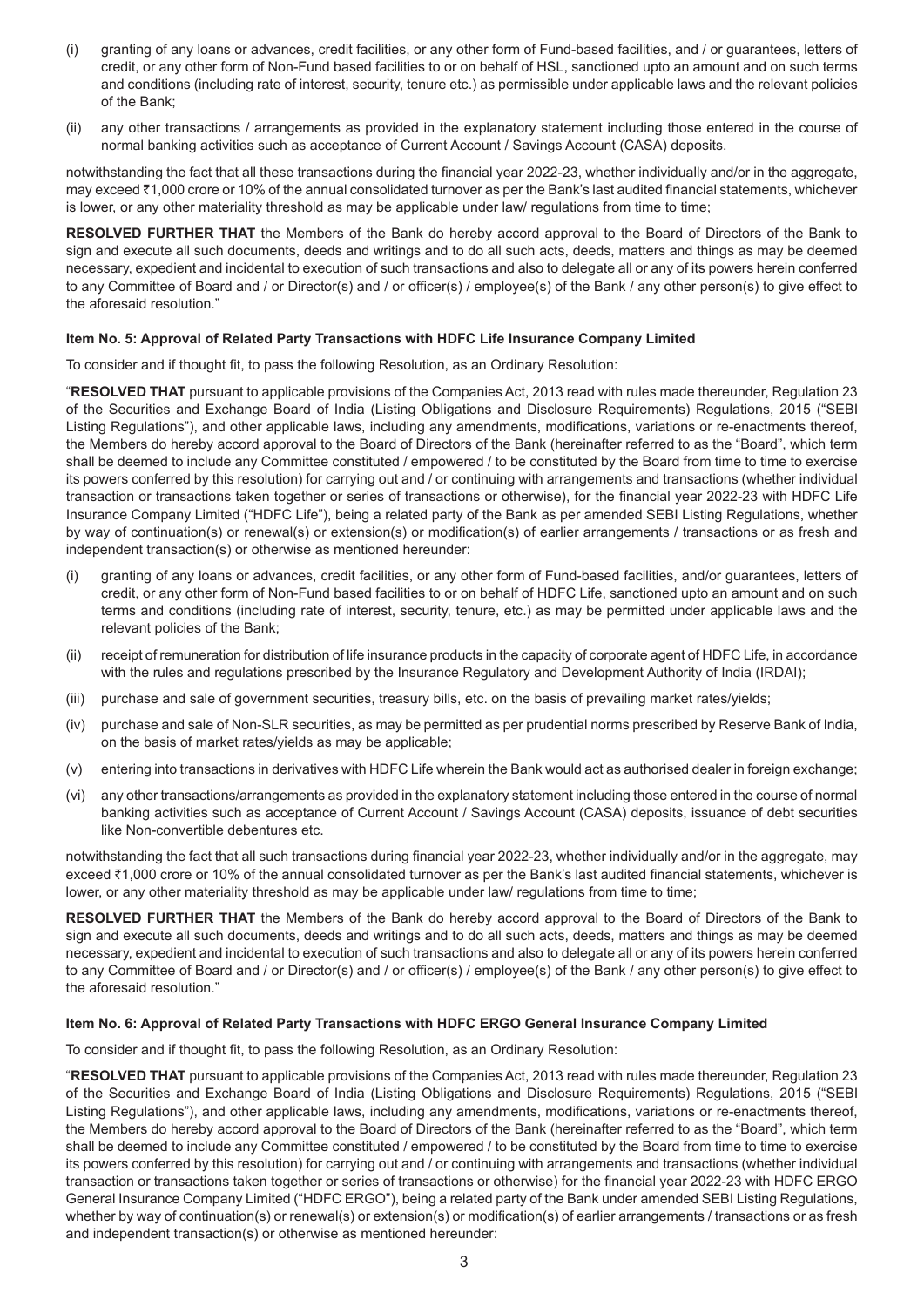- (i) purchase and sale of government securities, treasury bills, etc. on the basis of prevailing market rates/yields;
- (ii) purchase and sale of Non-SLR securities as may be permitted as per prudential norms prescribed by Reserve Bank of India, on the basis of market price / fair value as may be applicable;
- (iii) entering into transactions in derivatives with HDFC ERGO wherein the Bank would act as authorised dealer in foreign exchange;
- (iv) any other transactions / arrangements as provided in the explanatory statement including those entered in the course of normal banking activities such as acceptance of Current Account / Savings Account (CASA) deposits, issuance of debt securities like Non-convertible debentures etc.

notwithstanding the fact that all such transactions during financial year 2022-23, whether individually and / or in the aggregate, may exceed ₹1,000 crore or 10% of the annual consolidated turnover as per the Bank's last audited financial statements, whichever is lower, or any other materiality threshold as may be applicable under law/ regulations from time to time;

**RESOLVED FURTHER THAT** the Members of the Bank do hereby accord approval to the Board of Directors of the Bank to sign and execute all such documents, deeds and writings and to do all such acts, deeds, matters and things as may be deemed necessary, expedient and incidental to execution of such transactions and also to delegate all or any of its powers herein conferred to any Committee of Board and / or Director(s) and / or officer(s) / employee(s) of the Bank / any other person(s) to give effect to the aforesaid resolution."

**Registered office: By Order of the Board of Directors** HDFC Bank House, Senapati Bapat Marg, Lower Parel (West), **Santosh Haldankar** Mumbai 400 013 **Senior Vice President (Legal) & E-mail:** shareholder.grievances@hdfcbank.com **Company Secretary Website:** www.hdfcbank.com **Membership No. ACS 19201**

Place: Mumbai Date: February 18, 2022

#### **Notes**

- 1. An explanatory statement pursuant to Sections 102 and 110 of the Companies Act, 2013 (the "Act"), setting out all material facts relating to the resolutions in this Notice are appended herein below for information and consideration of Members and the same should be considered as part of this Notice.
- 2. Relevant documents referred to in this Notice requiring the approval of the Members at the meeting shall be available for inspection by the Members until 5:00 p.m. (IST) of the last date of remote e-voting of this Postal Ballot i.e. Sunday, March 27, 2022. Members who wish to inspect the documents are requested to send an email to santosh.haldankar@hdfcbank.com with copy marked to kashish.puri@hdfcbank.com mentioning their name, folio no. / client ID and DP ID, and the documents they wish to inspect, with a self-attested copy of their PAN card attached to the email.
- 3. The Board of Directors have appointed Mr. B. Narasimhan of M/s. B.N. & Associates, Practising Company Secretaries and in his absence, Mr. V. V. Chakradeo of M/s. V. V. Chakradeo & Co., Practicing Company Secretaries, as the Scrutinizer, for conducting the Postal Ballot process in a fair and transparent manner.
- 4. On account of the outbreak of the COVID-19 pandemic and in accordance with the MCA circulars and the SEBI (Listing Obligations and Disclosure Requirements), Regulations, 2015 ("SEBI Listing Regulations"), the Bank is sending the Postal Ballot Notice in electronic form only, instead of dispatching hard copy of the Notice along with Postal Ballot Form and pre-paid business reply envelope to the Members for this Postal Ballot.
- 5. The Postal Ballot Notice is being sent by e-mail to all Members, whose names appear in the Register of Members / Register of Beneficial Owners maintained by the Depositories, National Securities Depository Limited (the "NSDL") and Central Depository Services (India) Limited (the "CDSL") as on Monday, February 21, 2022 (the "Cut-Off Date") and who have registered their e-mail addresses, in respect of electronic holdings, with the Depository through the concerned Depository Participants and in respect of physical holdings, with the Registrar and Share Transfer Agent of the Bank, Datamatics Business Solutions Limited (the "RTA"), in accordance with the provisions of the Act read with the Rules made thereunder and the framework provided under the MCA circulars. Cut-Off Date is for determining the eligibility to vote by electronic means. A person who is not a member as on the Cut-Off Date should treat this Notice for information only. This Notice is also available at the Bank's website: https://www.hdfcbank.com/personal/about-us/postal-ballot and the websites of the Stock Exchanges i.e. BSE Limited at www.bseindia.com and National Stock Exchange of India Limited at www.nseindia.com and on the website of CDSL at www.evotingindia.com.
- 6. In compliance with the provisions of Sections 108 and 110 and other applicable provisions of the Act, read with the Companies (Management and Administration) Rules, 2014 and Regulation 44 of the SEBI Listing Regulations as amended from time to time, read with SEBI circular dated December 9, 2020 on remote e-voting facility provided by listed entities, and the applicable MCA circulars, the Bank is pleased to offer remote e-voting facility to Members to cast their vote electronically.
- 7. The Bank has engaged CDSL (hereinafter referred to as CDSL or "Service Provider") for facilitating remote e-voting to enable the Members to cast their votes electronically instead of dispatching Postal Ballot Form for this Postal Ballot.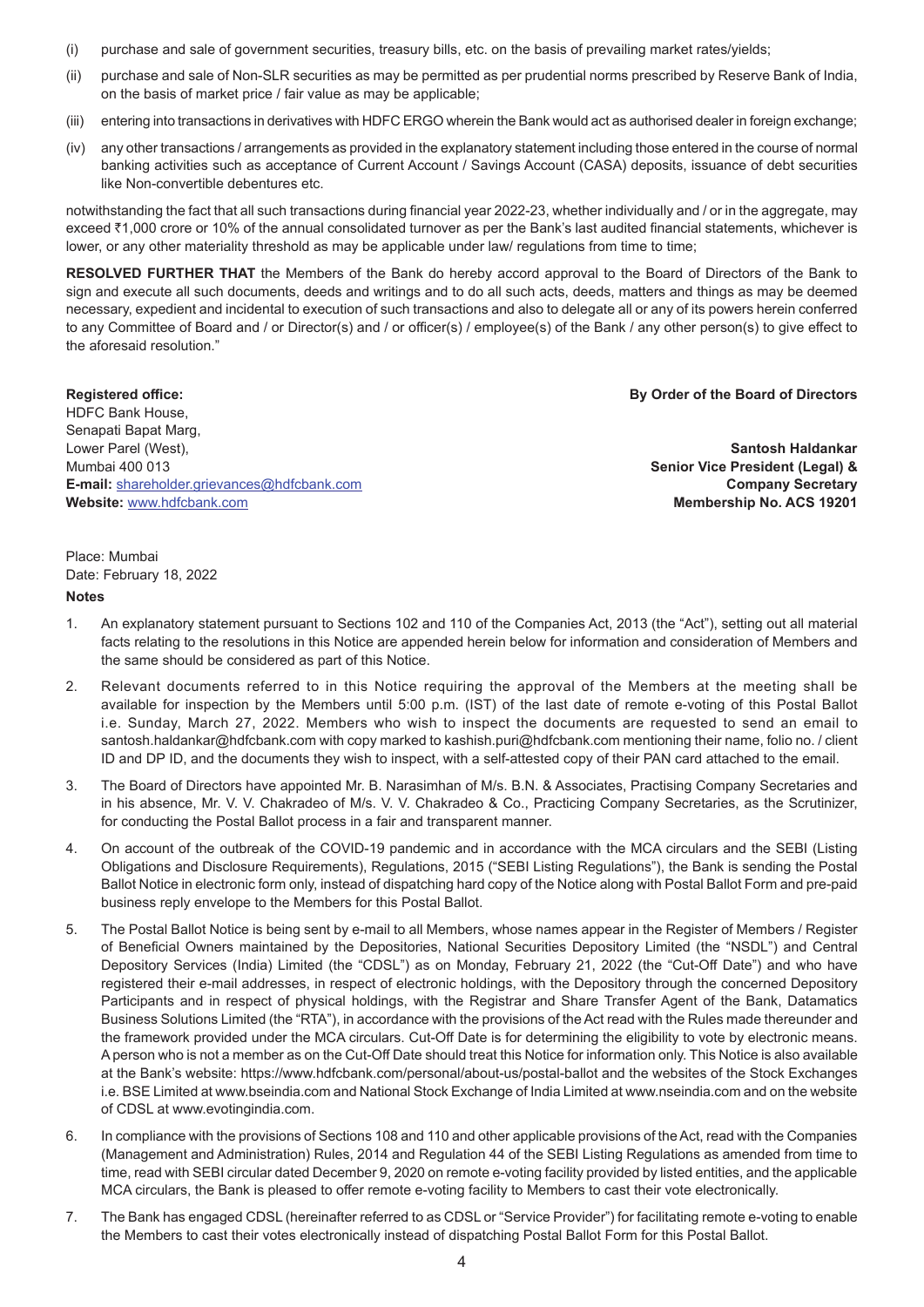- 8. To facilitate the Members to receive this Notice and cast their vote electronically, the Bank has made special arrangements with its RTA, for registration of e-mail addresses in accordance with the MCA circulars. For Members who have not registered their e-mail addresses, the process for registration of e-mail address is as under:
	- a. Members who have not registered their e-mail address and in consequence the notice could not be serviced, may temporarily get their e-mail address registered with the Bank's RTA, by clicking the link: https://hbemailregistration.datamaticsbpm.com and following the registration process as guided thereafter.

Post successful registration of the e-mail, the Members would get soft copy of the Notice and the procedure for remote e-voting along with the User ID and Password to enable remote e-voting for this Postal Ballot. In case of any queries, Members may write to the RTA at hdinvestors@datamaticsbpm.com

b. It is clarified that for permanent registration of e-mail address, Members are requested to register their email addresses as follows:

| <b>Physical Holding</b> | Send relevant documents to the RTA at hdinvestors@datamaticsbpm.com in Form ISR-1            |
|-------------------------|----------------------------------------------------------------------------------------------|
|                         | available on the Bank's website at https://www.hdfcbank.com/personal/about-us/corporate-     |
|                         | governance/shareholders-information-and-helpdesk and also on the websites of the RTA         |
|                         | https://www.datamaticsbpm.com/register-and-transfer-agent/information-to-shareholders/       |
| Demat Holding           | By contacting Depository Participant ("DP") and registering e-mail address and mobile number |
|                         | in demat account, as per the process advised by the DP.                                      |

- c. Those Members who have already registered their e-mail address are requested to keep their e-mail addresses validated with their DP / the Bank's RTA, to enable servicing of notices, etc. electronically to their e-mail address.
- 9. The instructions for Members for remote e-voting are as under:
	- a) The remote e-voting period commences on Saturday, February 26, 2022 at 9:00 a.m. IST and ends on Sunday, March 27, 2022 at 5:00 p.m. IST. During this period, the Members of the Bank, holding shares either in physical form or in dematerialized form, as on the Cut-Off Date of Monday, February 21, 2022, may cast their vote electronically. The remote e-voting module shall be disabled by CDSL for voting thereafter and voting shall not be allowed beyond the said date and time. Once the vote on the resolution is cast by the Member, he/she shall not be allowed to change his/her vote subsequently or cast the vote again.
	- b) Pursuant to SEBI Circular No. SEBI/HO/CFD/CMD/CIR/P/2020/242 dated December 9, 2020, Regulation 44 of SEBI Listing Regulations, listed entities are required to provide remote e-voting facility to its shareholders, in respect of all shareholders' resolutions, and individual shareholders holding securities in demat mode are allowed to vote through their demat account maintained with Depositories and Depository Participants. Shareholders are advised to update their mobile number and email ID in their demat accounts in order to access remote e-voting facility. Pursuant to aforesaid SEBI Circular, login method for remote e-voting for Individual shareholders holding securities in mode with CDSL / NSDL is given below:

| Type of shareholders                                      | <b>Login Method</b>                                                                                                                                                                                                                                                                                                                                                                                                                                                                                                                                                                                       |  |
|-----------------------------------------------------------|-----------------------------------------------------------------------------------------------------------------------------------------------------------------------------------------------------------------------------------------------------------------------------------------------------------------------------------------------------------------------------------------------------------------------------------------------------------------------------------------------------------------------------------------------------------------------------------------------------------|--|
| Individual<br>Shareholders holding<br>securities in Demat | 1) Users who have opted for CDSL Easi / Easiest facility, can login through their<br>existing user id and password. Option will be made available to reach e-voting page                                                                                                                                                                                                                                                                                                                                                                                                                                  |  |
| mode with CDSL                                            | without any further authentication. The URL for users to login to Easi / Easiest are<br>https://web.cdslindia.com/myeasi/home/login or visit www.cdslindia.com and click on Login<br>icon and select New System Myeasi.                                                                                                                                                                                                                                                                                                                                                                                   |  |
|                                                           | 2) After successful login, the Easi / Easiest user will be able to see the e-voting option for<br>eligible companies where the e-voting is in progress as per the information provided by<br>the Bank. On clicking the e-voting option, the user will be able to see e-voting page of<br>the e-voting service provider for casting your vote during the remote e-voting period.<br>Additionally, there are also links provided to access the system of all e-voting service<br>providers i.e. CDSL/NSDL/KARVY/LINKINTIME, so that the user can visit the e-voting<br>service providers' website directly. |  |
|                                                           | 3) If the user is not registered for Easi/Easiest, option to register is available at<br>https://web.cdslindia.com/myeasi/Registration/EasiRegistration                                                                                                                                                                                                                                                                                                                                                                                                                                                   |  |
|                                                           | 4) Alternatively, the user can directly access e-voting page by providing Demat Account<br>Number and PAN No. from a e-voting link available on www.cdslindia.com home page or<br>click on https://evoting.cdslindia.com/Evoting/EvotingLogin The system will authenticate<br>the user by sending OTP on registered Mobile & Email as recorded in the Demat Account.<br>After successful authentication, user will be able to see the e-voting option where the<br>e-voting is in progress and also able to directly access the system of all e-voting Service<br>Providers.                              |  |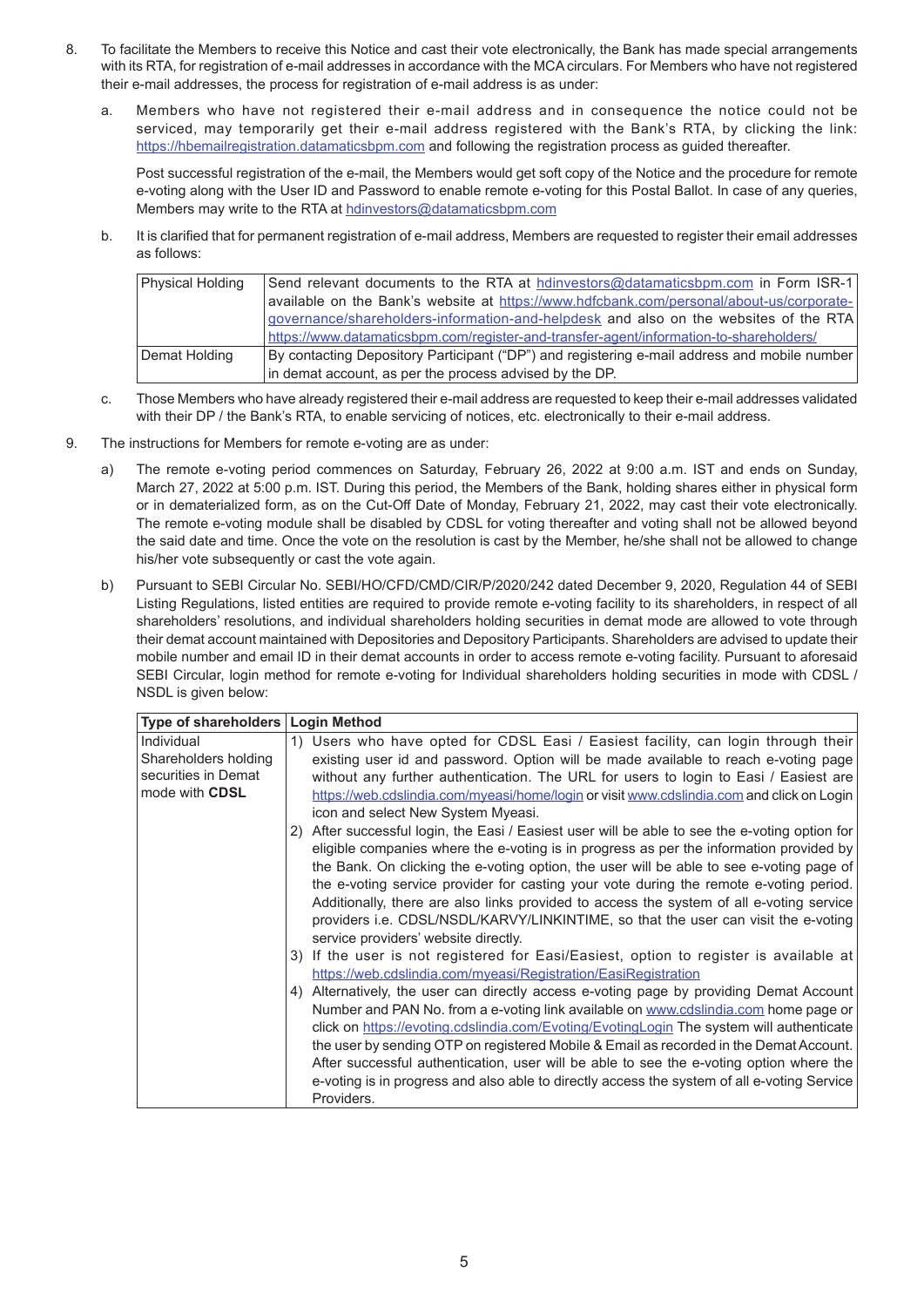| Individual<br>Shareholders holding           | If you are already registered for NSDL IDeAS facility, please visit the e-Services website of<br>1)<br>NSDL. Open web browser by typing the following URL: https://eservices.nsdl.com either                                                                                                                                                                                                                                                                                                                                                                                                                                                    |
|----------------------------------------------|-------------------------------------------------------------------------------------------------------------------------------------------------------------------------------------------------------------------------------------------------------------------------------------------------------------------------------------------------------------------------------------------------------------------------------------------------------------------------------------------------------------------------------------------------------------------------------------------------------------------------------------------------|
| securities in demat<br>mode with <b>NSDL</b> | on a personal computer or on a mobile. Once the home page of e-Services is launched,<br>click on the "Beneficial Owner" icon under "Login" which is available under 'IDeAS' section.<br>A new screen will open. You will have to enter your User ID and Password. After successful<br>authentication, you will be able to see e-voting services. Click on "Access to e-voting"<br>under e-voting services and you will be able to see e-voting page. Click on the Bank's<br>name or e-voting service provider name and you will be re-directed to e-voting service                                                                              |
|                                              | provider website for casting your vote during the remote e-voting period.                                                                                                                                                                                                                                                                                                                                                                                                                                                                                                                                                                       |
|                                              | If the user is not registered for IDeAS e-Services, option to register is available at<br>2)<br>https://eservices.nsdl.com. Select "Register Online for IDeAS "Portal or click at<br>https://eservices.nsdl.com/SecureWeb/IdeasDirectReq.jsp                                                                                                                                                                                                                                                                                                                                                                                                    |
|                                              | 3) Visit the e-voting website of NSDL. Open web browser by typing the following URL:<br>https://www.evoting.nsdl.com/ either on a Personal Computer or on a mobile. Once the                                                                                                                                                                                                                                                                                                                                                                                                                                                                    |
|                                              | home page of e-voting system is launched, click on the icon "Login" which is available<br>under 'Shareholder/Member' section. A new screen will open. You will have to enter your<br>User ID (i.e. your sixteen-digit demat account number hold with NSDL), Password/OTP<br>and a Verification Code as shown on the screen. After successful authentication, you will<br>be redirected to NSDL Depository site wherein you can see e-voting page. Click on the<br>Bank's name or e-voting service provider's name and you will be redirected to e-voting<br>service provider's website for casting your vote during the remote e-voting period. |
| Individual                                   | You can also login using the login credentials of your demat account through your Depository                                                                                                                                                                                                                                                                                                                                                                                                                                                                                                                                                    |
| Shareholders (holding                        | Participant registered with NSDL/CDSL for e-voting facility. After successful login, you will be                                                                                                                                                                                                                                                                                                                                                                                                                                                                                                                                                |
| securities in demat                          | able to see e-voting option. Once you click on e-voting option, you will be redirected to NSDL/                                                                                                                                                                                                                                                                                                                                                                                                                                                                                                                                                 |
| mode) login through                          | CDSL depository site after successful authentication, wherein you can see e-voting feature.                                                                                                                                                                                                                                                                                                                                                                                                                                                                                                                                                     |
| their Depository<br><b>Participants</b>      | Click on the Bank's name or e-voting service provider's name and you will be redirected to<br>e-voting service provider's website for casting your vote during the remote e-voting period.                                                                                                                                                                                                                                                                                                                                                                                                                                                      |

Important note: Members who are unable to retrieve User ID / Password are advised to use Forget User ID and Forget Password option available at abovementioned website.

c) Helpdesk for Individual Shareholders holding securities in demat mode for any technical issues related to login through Depository i.e. CDSL and NSDL

| Login type                      | <b>Helpdesk details</b>                                                             |
|---------------------------------|-------------------------------------------------------------------------------------|
| Individual Shareholders holding | Members facing any technical issue in login can contact CDSL helpdesk by sending    |
| securities in Demat mode with   | a request at helpdesk.evoting@cdslindia.com or contact at 022-23058738 and          |
| <b>CDSL</b>                     | 22-23058542-43.                                                                     |
| Individual Shareholders holding | Members facing any technical issue in login can contact NSDL helpdesk by            |
| securities in Demat mode with   | sending a request at evoting@nsdl.co.in or call at toll free no.: 1800 1020 990 and |
| <b>NSDL</b>                     | 1800 22 44 30                                                                       |

## d) Login method for remote e-voting for **Physical shareholders and shareholders other than individual holding in Demat form**

- 1) The shareholders should log on to the e-voting website www.evotingindia.com
- 2) Click on "Shareholders" module.
- 3) Now enter your User ID
	- a. For CDSL: 16 digits beneficiary ID,
	- b. For NSDL: 8 Character DP ID followed by 8 Digits Client ID,
	- c. Shareholders holding shares in Physical Form should enter Folio Number registered with the Bank.
- 4) Next enter the Image Verification as displayed and Click on Login.
- e) If you are holding shares in demat form and had logged on to www.evotingindia.com and voted on an earlier e-voting of any company, then your existing password is to be used.
- f) If you are a first-time user follow the steps given below:

| For Physical shareholders and other than individual shareholders holding shares in Demat mode |                                                                                                  |  |  |  |
|-----------------------------------------------------------------------------------------------|--------------------------------------------------------------------------------------------------|--|--|--|
| <b>PAN</b>                                                                                    | Enter your 10-digit alpha-numeric *PAN issued by Income Tax Department (Applicable for both      |  |  |  |
|                                                                                               | demat shareholders as well as physical shareholders)                                             |  |  |  |
|                                                                                               | • Shareholders who have not updated their PAN with the Bank/Depository Participant are requested |  |  |  |
|                                                                                               | to use the sequence number sent by Bank/RTA or contact Bank/RTA.                                 |  |  |  |
| Dividend Bank                                                                                 | Enter the Dividend Bank Details or Date of Birth (in dd/mm/yyyy format) as recorded in your      |  |  |  |
| Details or Date of                                                                            | demat account or in the Bank's records in order to login.                                        |  |  |  |
| Birth (DOB)                                                                                   |                                                                                                  |  |  |  |
|                                                                                               | • If both the details are not recorded with the depository or the Bank, please enter the member  |  |  |  |
|                                                                                               | id / folio number in the Dividend Bank details field.                                            |  |  |  |

g) After entering these details appropriately, click on "SUBMIT" tab.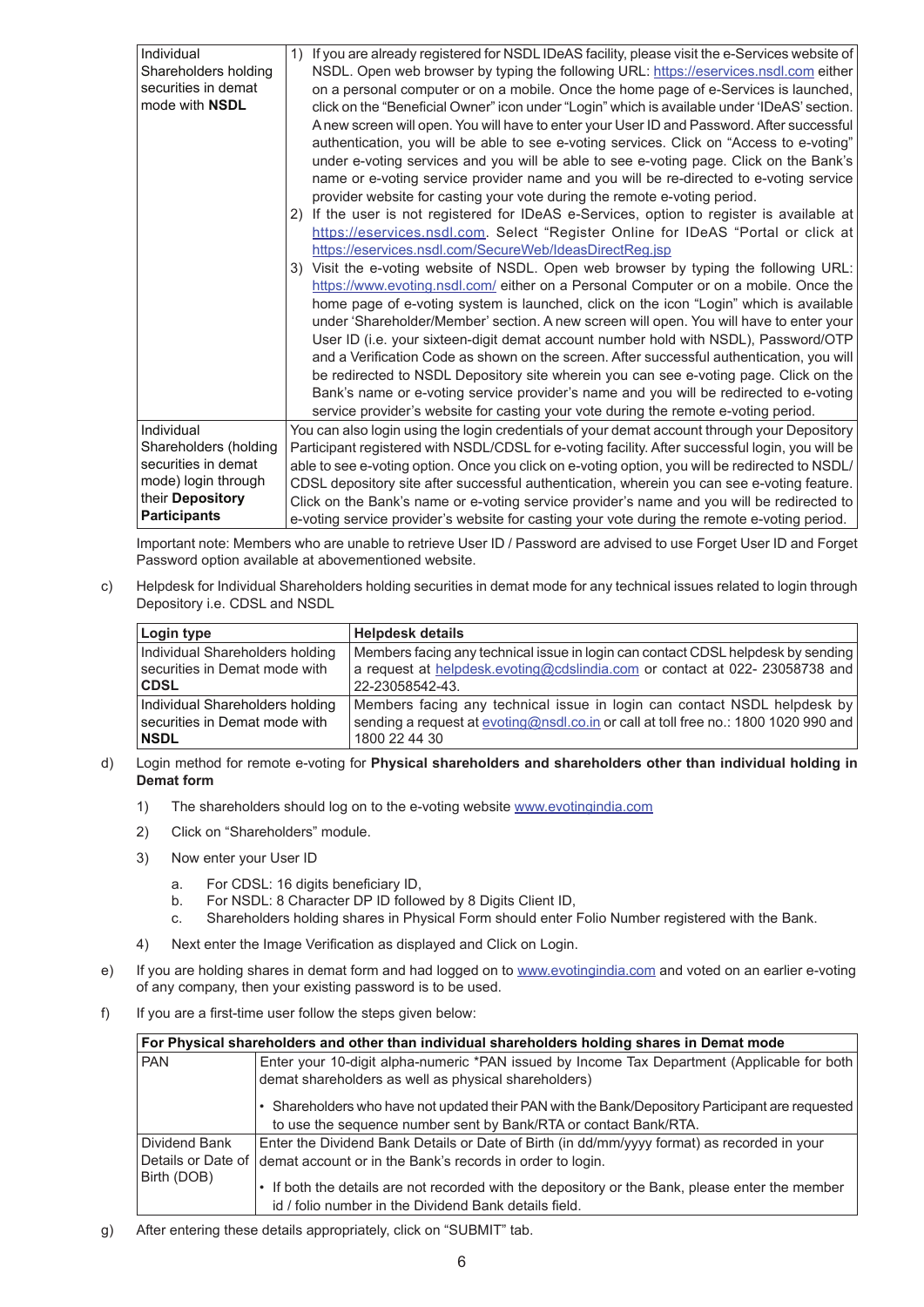- h) Shareholders holding shares in physical form will then directly reach the Company selection screen. However, shareholders holding shares in demat form will now reach 'Password Creation' menu wherein they are required to mandatorily enter their login password in the new password field. Kindly note that this password is to be also used by the demat holders for voting for resolutions of any other company on which they are eligible to vote, provided that such company opts for remote e-voting through CDSL platform. It is strongly recommended not to share your password with any other person and take utmost care to keep your password confidential.
- i) For shareholders holding shares in physical form, the details can be used only for remote e-voting on the resolutions contained in this Notice.
- j) Click on the EVSN for the Bank which is 220219001.
- k) On the voting page, you will see "RESOLUTION DESCRIPTION" and against the same the option "YES/NO" for voting. Select the option YES or NO as desired. The option YES implies that you assent to the Resolution and option NO implies that you dissent to the Resolution.
- l) Click on the "RESOLUTIONS FILE LINK" if you wish to view the entire Resolution details.
- m) After selecting the resolution, you have decided to vote on, click on "SUBMIT". A confirmation box will be displayed. If you wish to confirm your vote, click on "OK", else to change your vote, click on "CANCEL" and accordingly modify your vote.
- n) Once you "CONFIRM" your vote on the resolution, you will not be allowed to modify your vote.
- o) You can also take a print of the votes cast by clicking on "Click here to print" option on the Voting page.
- p) If a demat account holder has forgotten the login password then Enter the User ID and the image verification code and click on Forgot Password & enter the details as prompted by the system.
- q) Additional Facility for Non-Individual Shareholders and Custodians:
	- Non-Individual shareholders (i.e. other than Individuals, HUF, NRI etc.) and Custodians are required to log on to www.evotingindia.com and register themselves in the "Corporates" module.
	- A scanned copy of the Registration Form bearing the stamp and sign of the entity should be emailed to helpdesk.evoting@cdslindia.com.
	- After receiving the login details a Compliance User should be created using the admin login and password. The Compliance User would be able to link the account(s) for which they wish to vote on.
	- The list of accounts linked in the login should be mailed to helpdesk.evoting@cdslindia.com and on approval of the accounts they would be able to cast their vote.
	- A scanned copy of the Board Resolution and Power of Attorney (POA) which they have issued in favour of the Custodian, if any, should be uploaded in PDF format in the system for the scrutinizer to verify the same.
	- Alternatively, Non Individual shareholders are required to send the relevant Board Resolution / Authority letter etc. together with attested specimen signature of the duly authorized signatory who are authorized to vote, to the Scrutinizer at narasimhan.b8@gmail.com and / or to the Bank at the email address at santosh.haldankar@hdfcbank.com / kashish.puri@hdfcbank.com, before the close of remote e-voting, if they have voted from individual tab and not uploaded same in the CDSL e-voting system for the scrutinizer to verify the same.
- r) If the Members have any queries or issues regarding remote e-voting from the CDSL e-voting System, you can write an email to helpdesk.evoting@cdslindia.com or contact at 022- 23058738 and 022-23058542/43.
- s) In case of any grievances connected with the facility for remote e-voting, members may contact Mr. Rakesh Dalvi, Sr. Manager, CDSL, A Wing, 25<sup>th</sup> Floor, Marathon Futurex, Mafatlal Mill Compounds, N M Joshi Marg, Lower Parel (East), Mumbai - 400013 or email helpdesk.evoting@cdslindia.com or call on 022- 23058738 and 22-23058542-43 or 1800225533
- t) You may also send an email to the Bank at: santosh.haldankar@hdfcbank.com / kashish.puri@hdfcbank.com for queries/information.
- 10. The Scrutinizer will submit the results of the remote e-voting to the Chairperson of the Bank or the Authorized Officer(s) of the Bank after completion of the scrutiny of the e-voting. The result of the Postal Ballot along with the Scrutinizer's Report will also be displayed on the Bank's website https://www.hdfcbank.com/personal/about-us/postal-ballot, on the website of CDSL at www.evotingindia.com and shall be communicated to the Stock Exchanges where the Bank's shares are listed i.e. BSE Limited at www.bseindia.com and National Stock Exchange of India Limited at www.nseindia.com, on or before Tuesday, March 29, 2022 and shall be displayed at the Registered Office as well as Corporate Office of the Bank.
- 11. Resolutions passed by the Members through Postal Ballot are deemed to have been passed as if the same were passed at a general meeting of the Members convened in that regard. The resolution(s), if approved by the requisite majority of Members by means of Postal Ballot, shall be deemed to have been passed on the last date of remote e-voting, i.e. Sunday, March 27, 2022.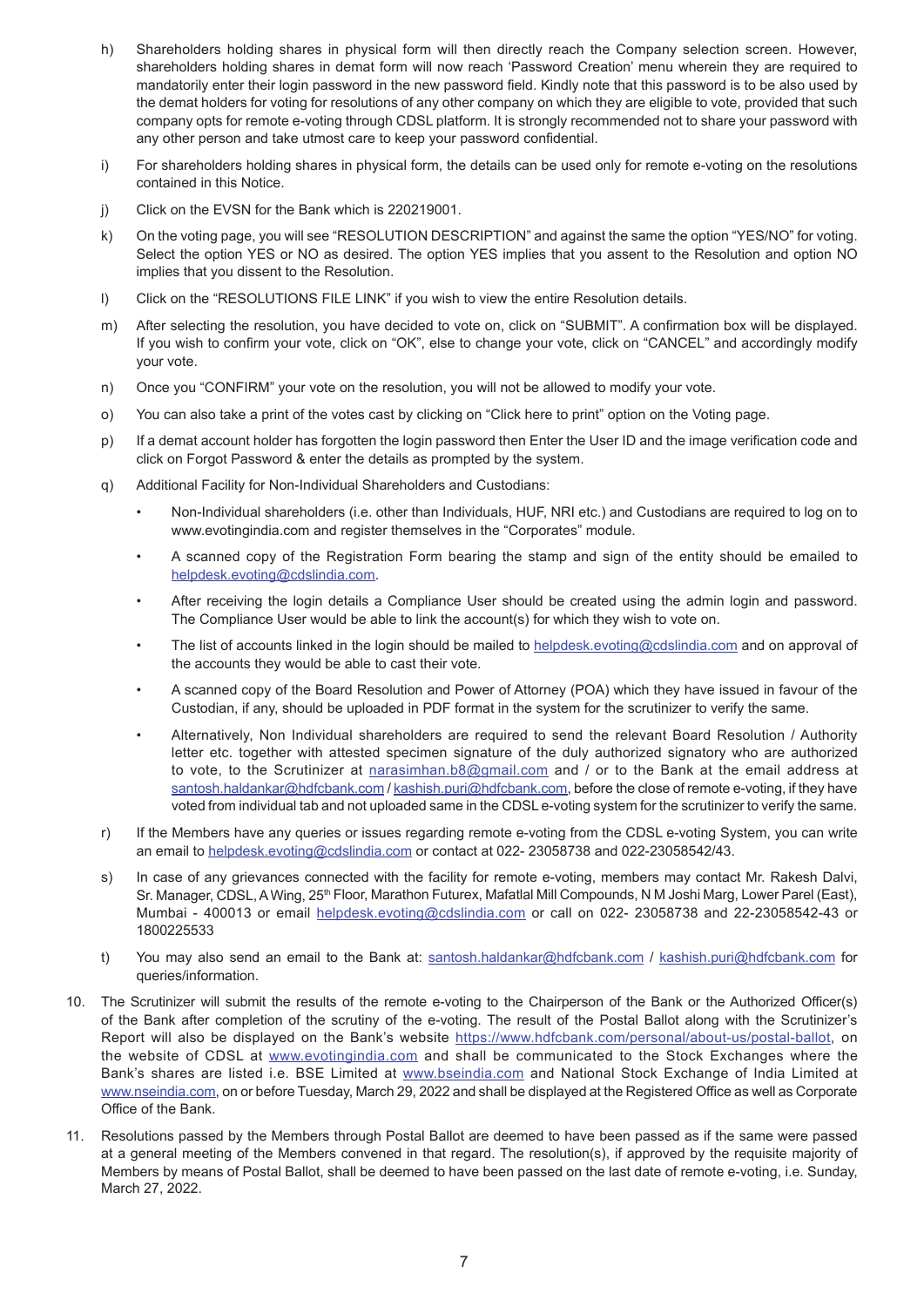# **EXPLANATORY STATEMENT PURSUANT TO SECTION 102 OF THE COMPANIES ACT, 2013**

# **Item no. 1**

The Board of Directors of the Bank, based on the recommendation of the Nomination and Remuneration Committee, and pursuant to the provisions of Section 161(1) of the Companies Act, 2013 (the "Act") read with the Articles of Association of the Bank, had approved the appointment of Mrs. Lily Vadera as an Additional (Independent) Director of the Bank with effect from November 26, 2021. The Bank has received a declaration from Mrs. Vadera to the effect that she fulfils all criteria for independence stipulated under Section 149(6) of the Act and Regulation 16 of the Securities and Exchange Board of India (Listing Obligations and Disclosure Requirements) Regulations, 2015 (the "SEBI Listing Regulations") and meets the Fit and Proper criteria prescribed by the Reserve Bank of India ("RBI") and other applicable guidelines / circulars issued from time to time. The Bank has also received the notice under Section 160 of the Act from a member proposing the candidature of her appointment as a Director of the Bank.

Mrs. Lily Vadera is qualified to be appointed as a Director in terms of Section 164 of the Act and has given her written consent to act as a Director of the Bank.

Brief profile of Mrs. Lily Vadera in terms of the SEBI Listing Regulations and the Secretarial Standard on the General Meetings ("SS-2") has been provided in this Explanatory Statement as under:

| Age                                                                                                                                                             | 61 years                                                                                                                                                                                                                                                                                                                                                                                                                                                                                                                                                                                                                                                                                                                                                                                                                 |
|-----------------------------------------------------------------------------------------------------------------------------------------------------------------|--------------------------------------------------------------------------------------------------------------------------------------------------------------------------------------------------------------------------------------------------------------------------------------------------------------------------------------------------------------------------------------------------------------------------------------------------------------------------------------------------------------------------------------------------------------------------------------------------------------------------------------------------------------------------------------------------------------------------------------------------------------------------------------------------------------------------|
| Qualifications                                                                                                                                                  | M.A in International Relations                                                                                                                                                                                                                                                                                                                                                                                                                                                                                                                                                                                                                                                                                                                                                                                           |
| Experience / Brief Profile                                                                                                                                      | With over 33 years of experience in central banking, Mrs. Vadera retired as Executive Director<br>from the RBI in October 2020. As the Executive Director of the RBI, she was in-charge of<br>the Department of Regulation (DoR) where she dealt with the regulatory framework for<br>various entities in financial sector, covering all categories of banks and non-banking finance<br>companies. She was instrumental in putting in place a framework for a regulatory sandbox to<br>provide an enabling environment for fintech players to foster innovation in financial services<br>and played a significant role in the amalgamation of banks in stress. She represented the<br>RBI and played an important role as a member of the Insolvency Law Committee set up by<br>the Ministry of Corporate Affairs (MCA). |
| Date of first appointment on the<br>Board                                                                                                                       | November 26, 2021                                                                                                                                                                                                                                                                                                                                                                                                                                                                                                                                                                                                                                                                                                                                                                                                        |
| Number of Meetings of the Board<br>attended during the year                                                                                                     | 2 (till the date of this Postal Ballot Notice)                                                                                                                                                                                                                                                                                                                                                                                                                                                                                                                                                                                                                                                                                                                                                                           |
| Directorships, Trusteeships,<br>Partnerships, etc. held in other<br>companies, firms, trusts, entities,<br>etc.                                                 | None                                                                                                                                                                                                                                                                                                                                                                                                                                                                                                                                                                                                                                                                                                                                                                                                                     |
| Memberships / chairmanships of<br>committees of the Boards of other<br>companies                                                                                | None                                                                                                                                                                                                                                                                                                                                                                                                                                                                                                                                                                                                                                                                                                                                                                                                                     |
| Listed entities from which the<br>person has resigned from the<br>directorship in the past three years                                                          | None                                                                                                                                                                                                                                                                                                                                                                                                                                                                                                                                                                                                                                                                                                                                                                                                                     |
| Number of shares held in the<br>Bank (including shareholding as a<br>beneficial owner)                                                                          | Nil                                                                                                                                                                                                                                                                                                                                                                                                                                                                                                                                                                                                                                                                                                                                                                                                                      |
| Terms and conditions including<br>details of remuneration                                                                                                       | Mrs. Lily Vadera shall be appointed as an Independent Director, not liable to retire by rotation,<br>to hold office for a period of five (5) years, from November 26, 2021 to November 25, 2026<br>(both days inclusive). She will be entitled to sitting fees and reimbursement of expenses for<br>attending Board and Committee meetings, in addition to a fixed remuneration of ₹20,00,000/-<br>(Rupees Twenty Lakhs only) per annum from the date of her appointment till the end of her<br>tenure (on proportionate basis) in terms of the RBI Circular dated April 26, 2021.                                                                                                                                                                                                                                       |
| Justification for appointment and<br>skills and capabilities required for<br>the role and the manner in which<br>the proposed person meets such<br>requirements | The Board of Directors of the Bank is of the opinion that Mrs. Vadera is a person of integrity<br>and considering her qualifications, extensive knowledge and rich experience in the banking<br>sector, appointment of Mrs. Vadera is in the interest of the Bank. Her association would<br>be of immense benefit and value to the Bank and, therefore, the Board recommends her<br>appointment as an Independent Director to the Members. In the opinion of the Board<br>of Directors, Mrs. Vadera is independent of the management of the Bank and fulfils the<br>conditions specified in the Act, and the rules made thereunder for appointment as an<br>Independent Director.                                                                                                                                        |
| Nature of expertise in specific<br>functional areas                                                                                                             | Banking                                                                                                                                                                                                                                                                                                                                                                                                                                                                                                                                                                                                                                                                                                                                                                                                                  |

Accordingly, the approval of the Members is sought for the appointment of Mrs. Lily Vadera as an Independent Director, not liable to retire by rotation, to hold office for a period of five (5) years, from November 26, 2021 to November 25, 2026 (both days inclusive).

None of the Directors, Key Managerial Personnel and their relatives, other than Mrs. Vadera and her relatives, are concerned / interested in passing of the above resolution.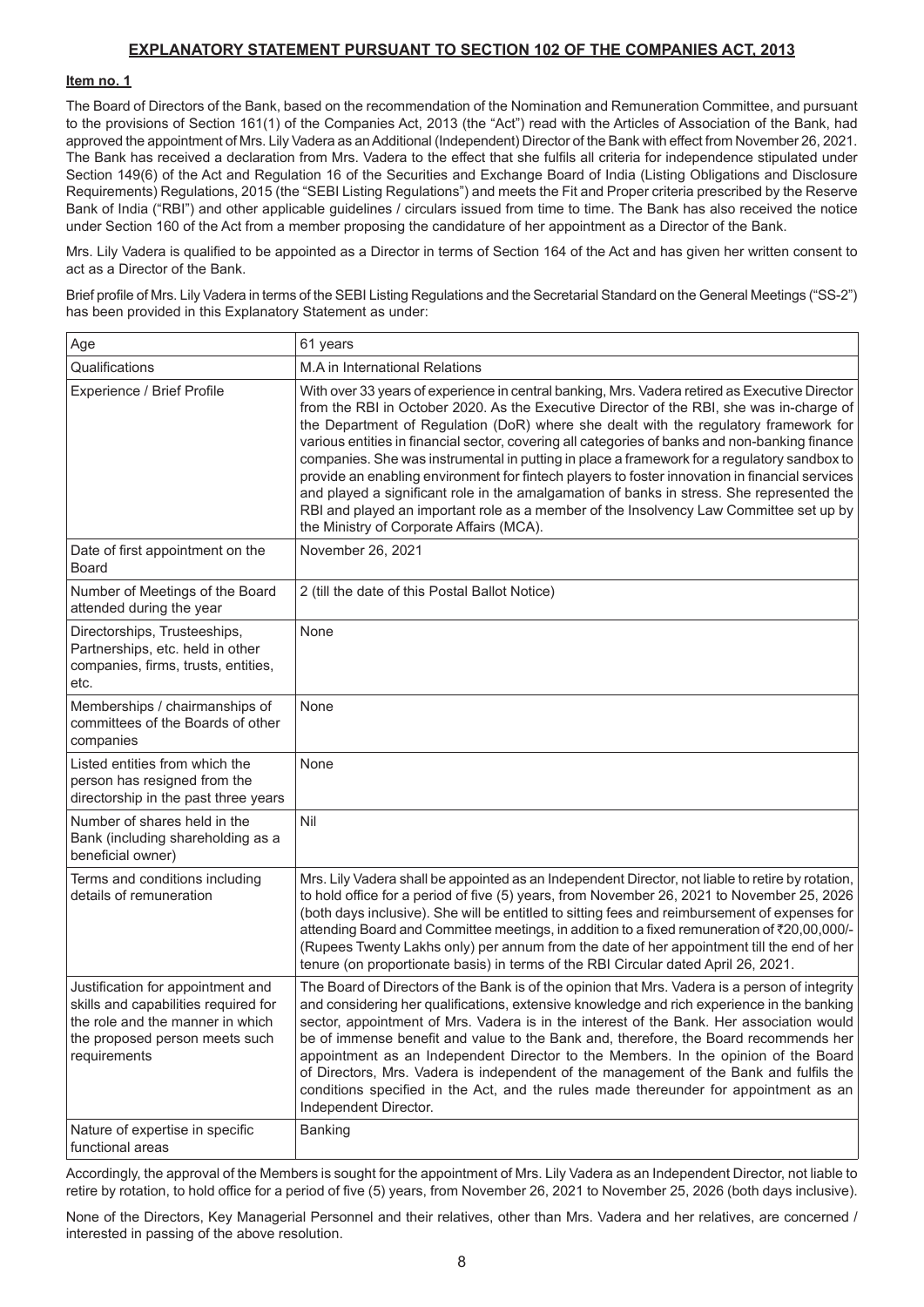Mrs. Vadera is not related to any of the Directors or Key Managerial Personnel of the Bank.

Your Board of Directors recommend passing of the resolution set out in Item No. 1 of the accompanying Notice.

# **Item No. 2:**

The provisions of the Securities and Exchange Board of India (Listing Obligations and Disclosure Requirements) Regulations, 2015 (the "SEBI Listing Regulations") as amended by the Securities and Exchange Board of India (Listing Obligations and Disclosure Requirements) (Sixth Amendment) Regulations, 2021, effective April 1, 2022, mandates prior approval of Members by means of an ordinary resolution for all material related party transactions, even if such transactions are in the ordinary course of business of the concerned company and at an arm's length basis. A transaction with a related party shall be considered material if the transaction(s) to be entered into individually or taken together with previous transactions during a financial year, exceed(s) ₹1,000 crore, or 10% of the annual consolidated turnover as per the last audited financial statements of the listed entity, whichever is lower.

Details of the proposed transactions with Housing Development Finance Corporation Limited ("HDFC Limited"), being a promoter company and related party of the Bank are as follows:

### **Funded and Non-funded facilities**

Funded and Non-funded facilities are provided by the Bank as a part of its normal banking business to all customers on the basis of uniform procedures, including to HDFC Limited. Type of facility, terms, end-use and tenure of the transaction, in each case, depends on the requirements of HDFC Limited as a customer of the Bank in the ordinary course. The facilities are considered for sanction, on such terms and conditions (including rate of interest, security, tenure, etc.) as may be permitted under applicable Reserve Bank of India ("RBI") norms and relevant policies of the Bank which are uniformly applicable to all the customers. The transaction forms part of the normal banking transactions of the Bank. The value of transactions proposed in financial year 2022-23 is  $\bar{\tau}$  11,900 crore. The interest and fee income are consequential transactions flowing out of principal transactions in the form of loan, guarantees, cash credit etc. Therefore, the quantum of the transactions depends on the value of the principal transactions. The transactions are in furtherance of banking business of the Bank and are undertaken in accordance with laid down norms, policies and procedures as followed by the Bank in ordinary course (including credit appraisal, sanction and approval process) and therefore, in the interest of the Bank.

## **Sourcing of home loans, purchase / assignment / securitisation of loans and servicing arrangement**

Under an arrangement between the Bank and HDFC Limited, the Bank sources home loans for HDFC Limited, through its branches across India and HDFC Limited, after necessary due diligence (credit, legal and technical appraisal), approves and disburses the loans. The loans are booked in the books of HDFC Limited and the Bank is being paid the agreed consideration from time to time. As per this arrangement, the Bank has a right but not an obligation to buy up to 70% or such percentage as may be mutually agreeable of the sourced and disbursed home loans. The loans are purchased by the Bank from time to time. Further, HDFC Limited is paid an agreed consideration from time to time for servicing of the home loans assigned / securitized.

The arrangement for sourcing of the home loans and also purchase thereof is in the ordinary course of business of the Bank and on an arm's length basis. The Board is of the opinion that such arrangement is beneficial to the Bank based on economic and commercial factors and analysis done by the Bank and is in its interest. The Bank gets the benefit of an additional retail finance product to meet its customers' home loan needs together with the expertise of HDFC Limited in credit, legal and technical appraisal of home loans. The arrangement facilitates the Bank to build its own book of this loan portfolio, helps the Bank in achieving priority sector lending targets as stipulated by the RBI as well as increasing its asset and customer base. Additionally, the tenure of home loans being relatively longer helps the Bank in better asset liability management over the long term. For both the entities, the arrangement synergizes distribution, product and processing / servicing strengths across the two entities. The customer also gets one of the best home loan products available in the market. The arrangement encompasses the strengths of both HDFC Limited and the Bank, its shareholders and its customers benefit from the synergy arising therefrom. As per the arrangement, the home loans assigned by HDFC Limited / securitized continue to be serviced by HDFC Limited, for which it is paid a consideration in the form of servicing fee on mutually agreeable terms. The value of transactions proposed in financial year 2022-23 is  $\bar{\tau}$  60,000 crore for assignment / securitisation of loans. The quantum of receipt of sourcing fees and payment of servicing fees, will depend on the value of the sourcing and the principal transactions done.

#### **Forex and Derivative transactions**

The Bank being an authorised dealer, deals in foreign exchange and derivatives and these products are offered by the Bank to all customers including HDFC Limited. The Bank has a Board approved policy on Customer Suitability & Appropriateness to ensure that derivative transactions entered into are appropriate and suitable to the customer's nature of business / operations which is followed in case of HDFC Limited as well. The notional / principal value of transactions proposed in financial year 2022-23 is ` 30,000 crore and the actual inflow/outflow is based on the market prices/rates which cannot be ascertained. This is in furtherance of the business activities of the Bank and therefore, in the interest of the Bank.

# **Repo /Reverse Repo Transactions**

The Bank borrows / lends against SLR securities primarily to optimize its Cash Reserve Ratio (CRR) management strategies. HDFC Limited is one of the largest housing finance companies and the proposed transactions would enable the Bank to optimize its CRR funding strategy. The value of transactions proposed in financial year 2022-23 is ₹ 20,000 crore. This is in furtherance of the business activities of the Bank and therefore, is in the interest of the Bank.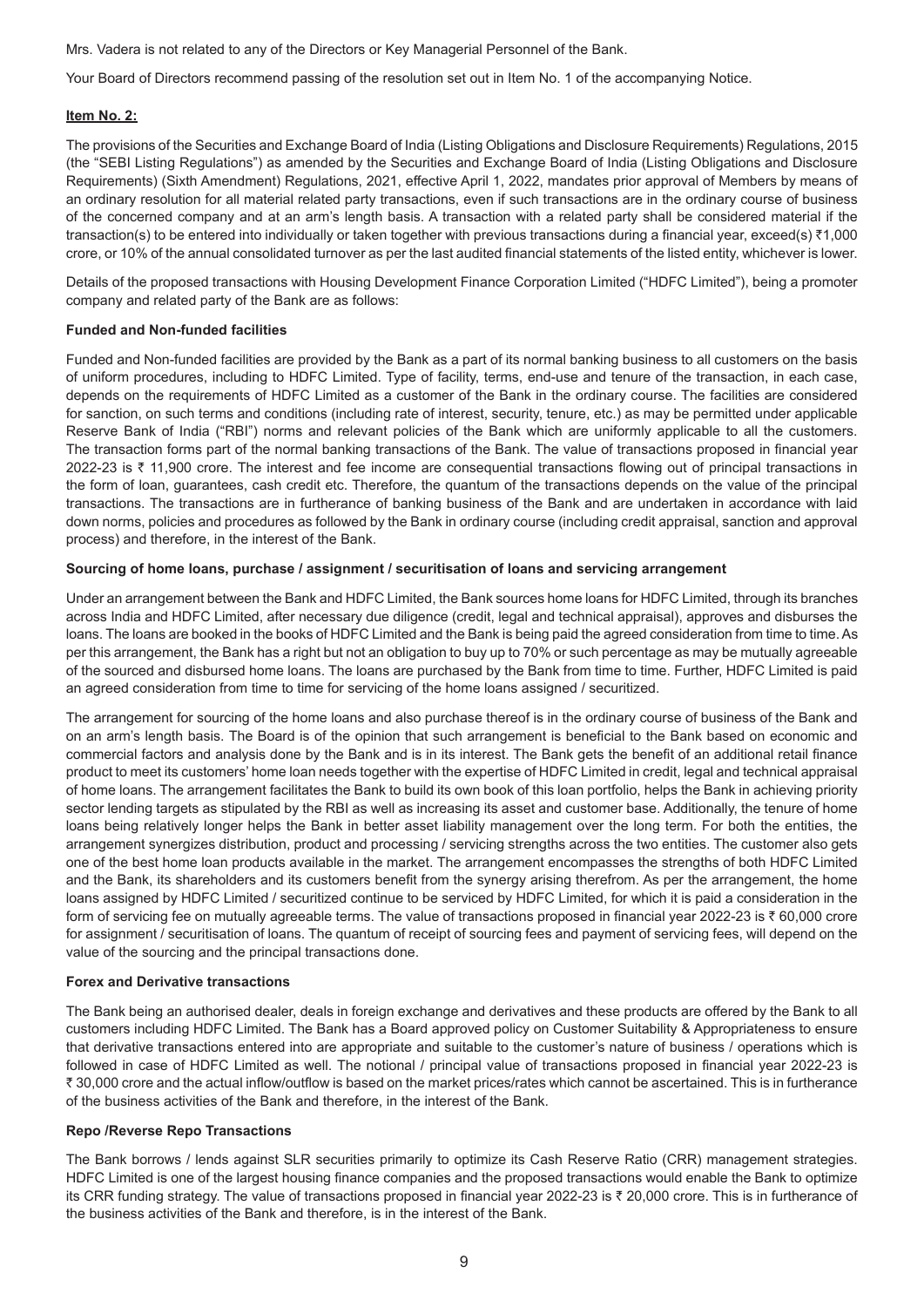## **Acceptance of Current Account / Savings Account (CASA) deposits, levy and receipt of service charges for banking transactions**

The Bank is required to accept deposits from public, repayable on demand or otherwise. HDFC Limited operates current account deposits with the Bank on the same terms as applicable to all customers. The tenure of the transaction depends on period opted for by HDFC Limited and cannot be ascertained by the Bank. Banking charges are levied by the Bank uniformly on all customers in accordance with Bank's policies and RBI norms. Given that deposits or banking charges arise out of normal banking activities, the value of the transaction depends on HDFC Limited and cannot be ascertained by the Bank. Acceptance of deposits and receipt of banking charges are in furtherance of the normal banking business and are in the interest of the Bank.

#### **Issuance of debt securities**

The Bank may issue debt securities like Non-Convertible Debentures, for raising funds for business of the Bank, on platforms commonly accessed by investors (including HDFC Limited), pursuant to which the securities are allotted to interested investors in accordance with the provisions of the applicable laws and offer letter; and payment of interest on such securities uniformly to all investors. The value of transactions proposed in financial year 2022-23 cannot be ascertained as it is subject to HDFC Limited bidding for the debt securities proposed to be issued by the Bank. This is in furtherance of the business activities of the Bank and therefore, is in the interest of the Bank.

#### **Purchase of securities**

The Bank may also undertake transactions for purchase of any securities held by HDFC Limited in any of its subsidiaries and/ or associate companies or otherwise (subject to a maximum limit of 5% of the paid-up share capital of the investee company), with such rights and subject to such terms and conditions including for such consideration as may be mutually agreed upon between HDFC Limited and the Bank from time to time as also subject to any regulatory approvals as may be required to be sought by the Bank.

There are other transactions/ arrangements with HDFC Limited inter-alia in the nature of investment in debt securities (subject to necessary regulatory approvals), purchase and sale of government securities, non- SLR securities, fees, commissions, brokerage, reimbursements, any other income/expense or other activities undertaken in pursuance of depository participant, custodian services, investment banking etc, in the ordinary course of Bank's business.

The Bank, in its regular course of business, does not incur any specific financial indebtedness in order to undertake any transactions relating to granting of loans / advances or investment by the Bank.

All the aforesaid transactions are undertaken pursuant to specific approvals/registrations/licenses held by the Bank and are in furtherance of the business activities and in accordance with the applicable laws and therefore, in the interest of the Bank.

In the financial year 2022-23, all the aforementioned transactions, in the aggregate, are expected to cross the prescribed materiality thresholds as mentioned above. Accordingly, as per the SEBI Listing Regulations, prior approval of the Members is sought for all such arrangements / transactions to be undertaken (whether individual transactions or transactions taken together or series of transactions or otherwise) with HDFC Limited, whether by way of continuation(s) or extension(s) or renewal(s) or modification(s) of earlier arrangements / transactions or as fresh and independent transaction(s) or otherwise, in the financial year 2022-23. The above transactions are in the ordinary course of business of the Bank and on an arm's length basis and as such are exempt from the provisions of Section 188 (1) of the Companies Act, 2013 and rules thereunder, however, for abundant caution, approval of Members under the said Section 188 and rules thereunder is also being sought.

In view of the above, the Bank now proposes to obtain prior approval of the Members for grant of authority to the Board of Directors (hereinafter referred to as the "Board", which term shall be deemed to include any Committee(s) constituted / empowered / to be constituted by the Board from time to time to exercise its powers conferred by the said resolution) for carrying out and / or continuing with such arrangements and transactions as specified in the resolution or as mentioned above (whether individual transactions or transactions taken together or series of transactions or otherwise) with HDFC Limited, being the promoter company and a related party of the Bank, whether by way of continuation(s) or extension(s) or renewal(s) or modification(s) of earlier arrangements / transactions or as fresh and independent transaction(s) or otherwise notwithstanding the fact that all such transactions entered into during the financial year 2022-23, whether individually or in aggregate may exceed materiality threshold as stated above.

The Audit Committee of the Bank has granted approval for entering into various related party transactions with HDFC Limited during financial year 2022-23 including as stated in the resolution and explanatory statement and has noted that the said transactions will be on an arms' length basis and in the ordinary course of the Bank's business. The management has provided the Audit Committee with the description of the transactions including material terms and basis of pricing.

Accordingly, your Board of Directors considered the same and recommends passing of the resolution contained in Item No. 2 of the accompanying Notice.

Mrs. Renu Karnad, being a Director on the Board of the Bank as well as on the Board of HDFC Limited, and her relatives are interested in the above resolution. None of the other Directors, Key Managerial Personnel and their relatives, other than to the extent of their shareholding in HDFC Limited and / or the Bank, are concerned / interested in the above resolution.

The Members may note that in terms of the provisions of the SEBI Listing Regulations, the related parties as defined thereunder (whether such related party(ies) is a party to the aforesaid transactions or not), shall not vote to approve resolutions under Item No. 2.

# **Item No. 3:**

The provisions of the Securities and Exchange Board of India (Listing Obligations and Disclosure Requirements) Regulations, 2015 (the "SEBI Listing Regulations") as amended by the Securities and Exchange Board of India (Listing Obligations and Disclosure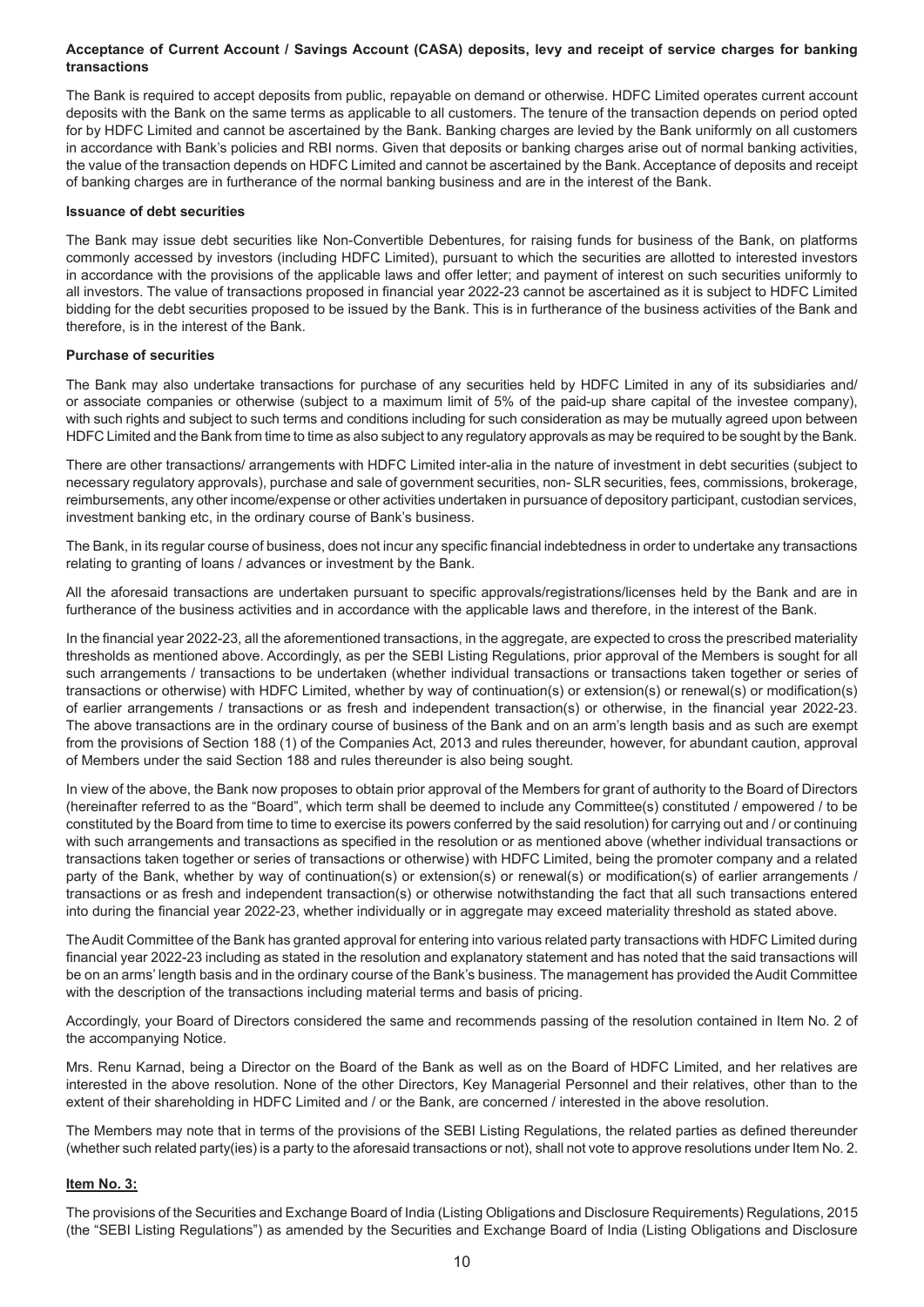Requirements) (Sixth Amendment) Regulations, 2021, effective April 1, 2022, mandates prior approval of Members by means of an ordinary resolution for all material related party transactions, even if such transactions are in the ordinary course of the business of the concerned company and at an arm's length basis. A transaction with a related party shall be considered material if the transaction(s) to be entered into individually or taken together with previous transactions during a financial year, exceed(s) ₹1,000 crore, or 10% of the annual consolidated turnover as per the last audited financial statements of the listed entity, whichever is lower.

Details of the proposed transactions with HDB Financial Services Limited ("HDBFSL"), being a Subsidiary Company and related party of the Bank are as follows:

### **Funded and Non-funded facilities**

Funded and Non-funded facilities are provided by the Bank as a part of its normal banking business to all customers on the basis of uniform procedures, including to HDBFSL. Type of facility, terms, end-use and tenure of the transaction, in each case, depends on the requirements of HDBFSL as a customer of the Bank in the ordinary course. The facilities are considered for sanction, on such terms and conditions (including rate of interest, security, tenure etc.) as may be permitted under applicable Reserve Bank of India ("RBI") norms and relevant policies of the Bank which are uniformly applicable to all the customers. The transaction forms part of the normal banking transactions of the Bank. The interest and fee income are consequential transactions flowing out of principal transactions in the form of loan, guarantees, cash credit etc. Therefore, the quantum of the transaction depends on the value of the principal transactions. The transactions are in furtherance of banking business of the Bank and are undertaken in accordance with laid down norms, policies and procedures (including credit appraisal, sanction and approval process) as followed by the Bank in ordinary course and therefore, is in the interest of the Bank.

### **Assignment of Loan/ Securitisation**

The Bank periodically undertakes asset backed / mortgage backed securitization / loan assignment transactions with various originators. In this regard, the Bank is proposing to undertake securitization / loan assignment transactions and other transactions as provided in the resolution with HDBFSL. The Bank benefits from the securitization / loan assignment transactions by acquisition of additional retail loan portfolio on its books and by meeting of its targets for Priority Sector Lending as stipulated by the RBI and such transactions are therefore, in the interest of the Bank.

#### **Investment in debt securities**

The Bank may undertake investment in securities viz. Non-Convertible Debentures/ Bonds issued by HDBFSL for which the Bank may act as an arranger/ syndicate banker, including proprietary purchases as permitted by applicable laws and regulations. This is in furtherance of the business activities of the Bank and therefore, is in the interest of the Bank.

#### **Payment of sales/ back-office support and collection service fees**

The Bank avails sales/ back office support services and tele-collection services provided by HDBFSL, in accordance with valid agreements. The growth of the Bank (in terms of number of locations, balance sheet size, volume etc.) has led to increase in services from its vendor partners including HDBFSL for the area of activities outsourced to them. Being the subsidiary of the Bank, the Bank is able to effectively control and monitor the service provided by HDBFSL which also brings in efficiencies. These are support services required in the course of the business of the Bank, and as such are in interest of the Bank.

# **Acceptance of Current Account / Savings Account (CASA) deposits, levy and receipt of service charges for banking transactions**

The Bank is required to accept deposits from public, repayable on demand or otherwise. HDBFSL operates current account deposits with the Bank on the same terms as applicable to all customers. The tenure of the transaction depends on period opted by HDBFSL and cannot be ascertained by the Bank. Banking charges are levied by the Bank uniformly on all customers in accordance with the Bank's policies and RBI norms. Given that deposits or banking charges arise out of normal banking activities, the value of the transaction depends on HDBFSL and cannot be ascertained by the Bank. Acceptance of deposits and receipt of banking charges are in furtherance of the normal banking business and are in the interest of the Bank.

There are other transactions/ arrangements with HDBFSL inter-alia in the nature of dividend, fees, commission, brokerage, reimbursements, any other income/ expense, derivatives transactions, sale/purchase of government securities/ Non-SLR securities and other activities undertaken in pursuance of depository participant, custodian services, investment banking etc. in the ordinary course of Bank's business.

The Bank, in its regular course of business, does not incur any specific financial indebtedness in order to undertake any transactions relating to granting of loans / advances or investment by the Bank.

All the aforesaid transactions are undertaken pursuant to specific approvals/ registrations/ licenses held by the Bank and are in furtherance of the business activities and are in accordance with the applicable laws, and therefore, are in the interest of the Bank.

In financial year 2022-23, all the aforementioned transactions, in the aggregate, are expected to cross the applicable materiality thresholds as mentioned above. Accordingly, as per the SEBI Listing Regulations, prior approval of the Members is sought for all these arrangements / transactions to be undertaken (whether individual transactions or transactions taken together or series of transactions or otherwise) with HDBFSL, whether by way of continuation(s) or extension(s) or renewal(s) or modification(s) of earlier arrangements / transactions or as fresh and independent transaction (s) or otherwise, in the financial year 2022-23. The above transactions are in the ordinary course of business of the Bank and on an arm's length basis.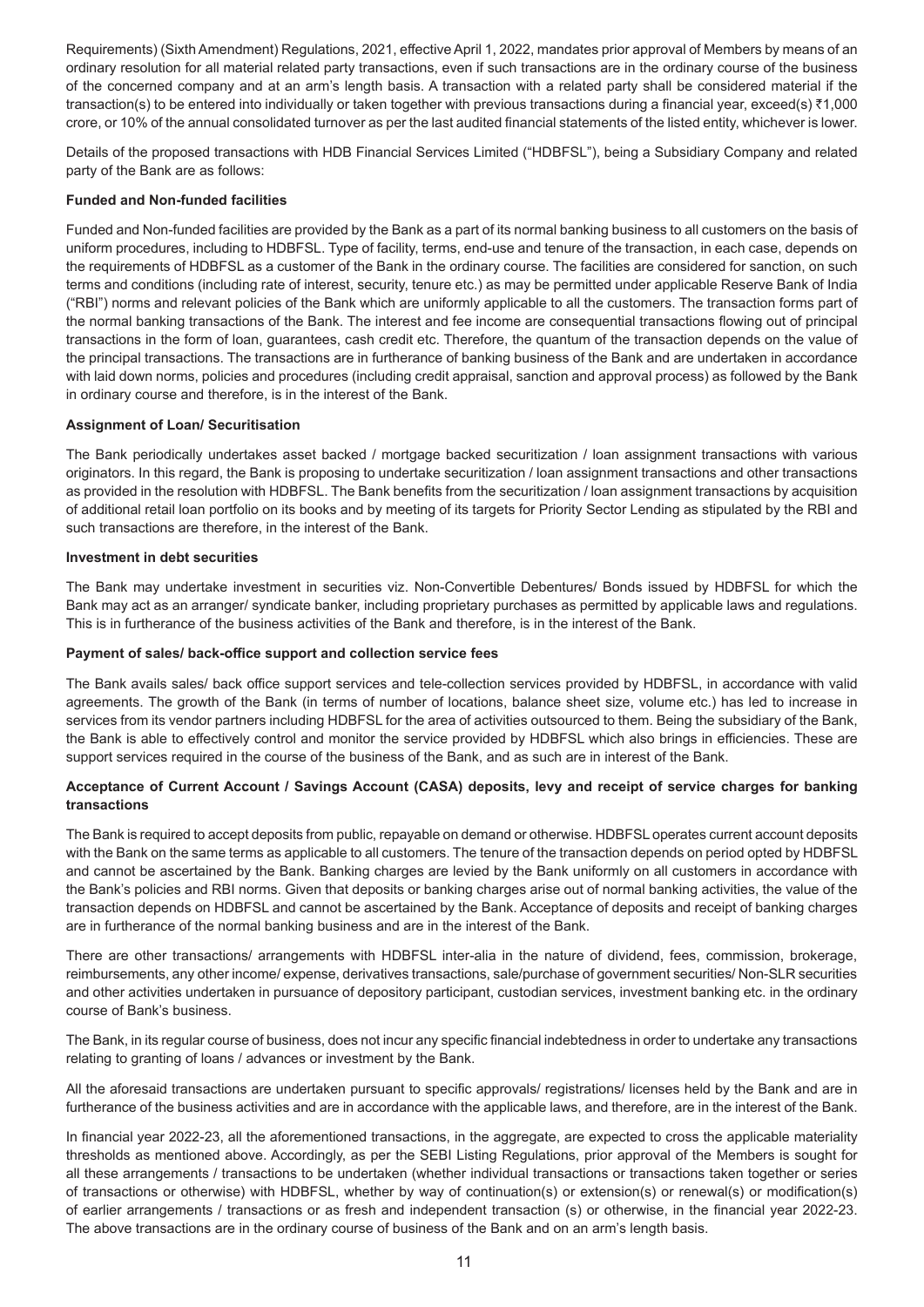In view of the above, the Bank proposes to obtain prior approval of the Members for grant of authority to the Board of Directors (hereinafter referred to as the "Board", which term shall be deemed to include any Committee(s) constituted / empowered / to be constituted by the Board from time to time to exercise its powers conferred by this resolution) for carrying out / continuing with such arrangements and transactions as specified in the resolution or as mentioned above (whether individual transactions or transactions taken together or series of transactions or otherwise) with HDBFSL, being the subsidiary company and a related party of the Bank, whether by way of continuation(s) or extension(s) or renewal(s) or modification(s) of earlier arrangements / transactions or as fresh and independent transaction (s) or otherwise notwithstanding the fact that all these transactions during the financial year 2022-23, whether individually or in aggregate, may exceed materiality threshold as stated above.

The Audit Committee of the Bank has granted approval for the related party transactions proposed to be entered into by the Bank with HDBFSL in financial year 2022-23 including as stated in the resolution and explanatory statement and has also noted that the said transactions with HDBFSL are on an arm's length basis and in the ordinary course of the Bank's business. The management has provided the Audit Committee with the description of the transactions including material terms and basis of pricing.

Accordingly, your Board of Directors considered the same and recommends passing of the resolution contained in Item No. 3 of the accompanying Notice.

None of the Directors, Key Managerial Personnel and their relatives, other than to the extent of their shareholding in HDBFSL and / or the Bank, are concerned / interested in the above resolution.

The Members may note that in terms of the provisions of the SEBI Listing Regulations, the related parties as defined thereunder (whether such related party(ies) is a party to the aforesaid transactions or not), shall not vote to approve resolutions under this Item No. 3.

# **Item No. 4:**

The provisions of the Securities and Exchange Board of India (Listing Obligations and Disclosure Requirements) Regulations, 2015 (the "SEBI Listing Regulations") as amended by the Securities and Exchange Board of India (Listing Obligations and Disclosure Requirements) (Sixth Amendment) Regulations, 2021, effective April 1, 2022, mandates prior approval of Members by means of an ordinary resolution for all material related party transactions, even if such transactions are in the ordinary course of the business of the concerned company and at an arm's length basis. A transaction with a related party shall be considered material if the transaction(s) to be entered into individually or taken together with previous transactions during a financial year, exceed(s) ₹1,000 crore, or 10% of the annual consolidated turnover as per the last audited financial statements of the listed entity, whichever is lower.

Details of the proposed transactions with HDFC Securities Limited ("HSL"), being a Subsidiary Company and related party of the Bank are as follows:

#### **Funded and Non-funded facilities**

Funded and Non-funded facilities are provided by the Bank as a part of its normal banking business to all customers on the basis of uniform procedures, including to HSL. Type of facility, terms, end-use and tenure of the transaction, in each case, shall depend on the requirements of the related party as a customer in the ordinary course. The facilities are considered for sanction, on such terms and conditions (including rate of interest, security, tenure etc.) as may be permitted under applicable Reserve Bank of India ("RBI") norms and relevant policies of the Bank which are uniformly applicable to all the customers. Such transactions form a part of the normal banking transaction of the Bank. The interest and fee income are consequential transactions flowing out of principal transactions in the form of loan, guarantees, cash credit etc. Therefore, the quantum of the transactions depends on the value of the principal transactions. The transactions are in furtherance of banking business of the Bank and are undertaken in accordance with laid down norms, policies and procedures (including credit appraisal, sanction and approval process) as followed by the Bank in ordinary course and therefore, in the interest of the Bank.

#### **Acceptance of Current Account / Savings Account (CASA) deposits, levy and receipt of service charges for banking transactions**

The Bank is required to accept deposits from public, repayable on demand or otherwise. HSL operates current account deposits with the Bank on the same terms as applicable to all customers. The tenure of the transaction depends on period opted for by HSL and cannot be ascertained by the Bank. Banking charges are levied by the bank uniformly on all customers in accordance with Bank's policies and RBI norms. Given that deposits or banking charges arise out of normal banking activities, the value of the transaction depends on HSL and cannot be ascertained by the Bank. Acceptance of deposits and receipt of banking charges are in furtherance of the normal banking business and are in the interest of the Bank.

There are other transactions / arrangements with HSL inter-alia in the nature of dividend, fees, commissions, brokerage, reimbursements, any other income / expense, derivatives transactions, sale / purchase of government securities / Non-SLR securities or other activities undertaken in pursuance of depository participant, custodian services, investment banking etc., in the ordinary course of Bank's business.

The Bank, in its regular course of business, does not incur any specific financial indebtedness in order to undertake any transactions relating to granting of loans / advances or investment by the Bank.

All the aforesaid transactions are undertaken pursuant to specific approvals/ registrations/ licenses held by the Bank and are in furtherance of the business activities and are in accordance with the applicable laws, therefore, in the interest of the Bank.

In financial year 2022-23, all the aforementioned transactions, in the aggregate, are expected to cross the applicable materiality thresholds as mentioned above. Accordingly, as per the SEBI Listing Regulations, prior approval of the Members is sought for all such arrangements / transactions to be undertaken (whether individual transactions or transactions taken together or series of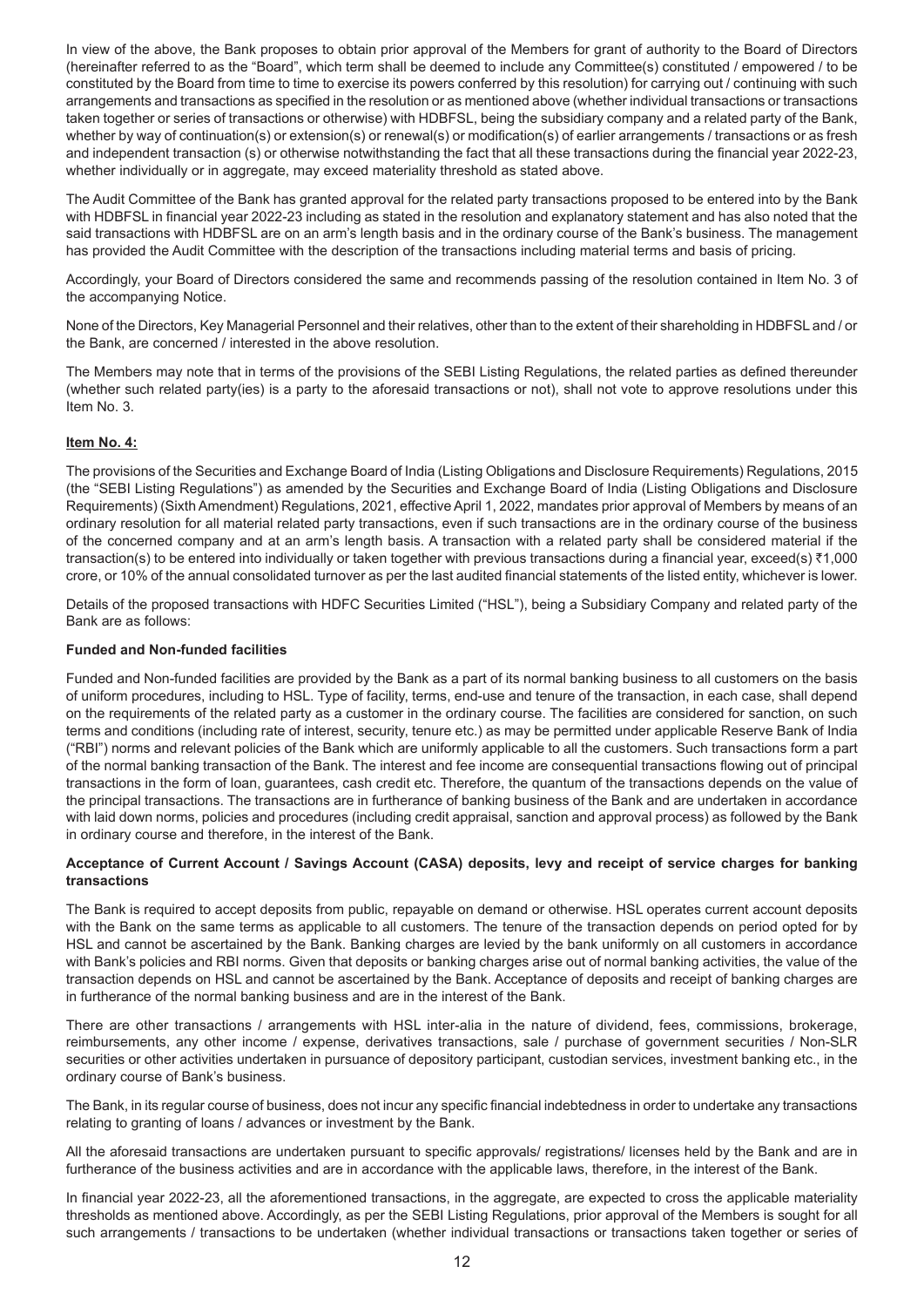transactions or otherwise) with HSL, whether by way of continuation(s) or extension(s) or renewal(s) or modification(s) of earlier arrangements / transactions or as fresh and independent transaction (s) or otherwise. The above transactions are in the ordinary course of business of the Bank and on an arm's length basis.

In view of the above, the Bank proposes to obtain prior approval of the Members for grant of authority to the Board of Directors (hereinafter referred to as the "Board", which term shall be deemed to include any Committee(s) constituted / empowered / to be constituted by the Board from time to time to exercise its powers conferred by this resolution) for carrying out / continuing with such arrangements and transactions as specified in the resolution or as mentioned above (whether individual transactions or transactions taken together or series of transactions or otherwise) with HSL, being a subsidiary company and a related party of the Bank, whether by way of continuation(s) or extension(s) or renewal(s) or modification(s) of earlier arrangements / transactions or as fresh and independent transaction (s) or otherwise notwithstanding the fact that all such transactions entered into during the financial year 2022-23, whether individually or in aggregate, may exceed materiality threshold as stated above.

The Audit Committee of the Bank has granted approval for the related party transactions proposed to be entered into by the Bank with HSL in financial year 2022-23 including as stated in the resolution and explanatory statement and has also noted that the said transactions with HSL are on an arm's length basis and in the ordinary course of the Bank's business. The management has provided the Audit Committee with the description of the transactions including material terms and basis of pricing.

Accordingly, your Board of Directors considered the same and recommends passing of the resolution contained in Item No. 4 of the accompanying Notice.

Mr. Malay Patel, being a Director on the Board of the Bank as well as on the Board of HSL, and his relatives are interested in the above resolution. None of the other Directors, Key Managerial Personnel and their relatives, other than to the extent of their shareholding in HSL and / or the Bank, are concerned / interested in the above resolution.

The Members may note that in terms of the provisions of the SEBI Listing Regulations, the related parties as defined thereunder (whether such related party(ies) is a party to the aforesaid transactions or not), shall not vote to approve resolutions under this Item No. 4.

# **Item No. 5:**

The provisions of the Securities and Exchange Board of India (Listing Obligations and Disclosure Requirements) Regulations, 2015 (the "SEBI Listing Regulations") as amended by the Securities and Exchange Board of India (Listing Obligations and Disclosure Requirements) (Sixth Amendment) Regulations, 2021, effective April 1, 2022, mandates prior approval of Members by means of an ordinary resolution for all material related party transactions, even if such transactions are in the ordinary course of the business of the concerned company and at an arm's length basis. A transaction with a related party shall be considered material if the transaction(s) to be entered into individually or taken together with previous transactions during a financial year, exceed(s) ₹1,000 crore, or 10% of the annual consolidated turnover as per the last audited financial statements of the listed entity, whichever is lower.

Details of the proposed transactions with HDFC Life Insurance Company Limited ("HDFC Life"), being a Promoter Group Entity and related party of the Bank are as follows:

#### **Funded and Non-funded facilities**

Funded and Non-funded facilities are provided by the Bank as a part of its normal banking business to all customers on the basis of uniform procedures, including to HDFC Life. Type of facility and the term and tenure of the transaction, in each case, depends on the requirements of the HDFC Life as a customer in the ordinary course. The facilities are considered for sanction, on such terms and conditions (including rate of interest, security, tenure etc.) as may be permitted under applicable Reserve Bank of India ("RBI") norms and relevant policies of the Bank which are uniformly applicable to all the customers. The transaction forms part of the normal banking transaction of the Bank. The interest and fee income are consequential transactions flowing out of principal transactions in the form of loan, guarantees, cash credit etc. Therefore, the quantum of the transaction depends on the value of the principal transactions. The transactions are in furtherance of normal banking business of the Bank and are undertaken in accordance with laid down norms, policies and procedures (including credit appraisal, sanction and approval process) as followed by the Bank in ordinary course and therefore, in the interest of the Bank.

#### **Receipt of remuneration for distribution of life insurance products**

The Bank is a certified composite corporate agent with IRDAI in accordance with the regulatory limits / stipulations and respective agreements have been entered into with such insurers including HDFC Life. The Bank receives remuneration for the sale/renewal of such insurance policies in accordance with IRDAI stipulations. Acting as a Corporate Agent is an RBI permitted activity and is in the interest of the Bank.

#### **Purchase and sale of government securities, Non- SLR securities**

Primary Dealership business is one of the RBI permitted activities. The Bank is a registered primary dealer and transacts in SLR securities such as government securities, treasury bill and/or State development loans (SDL) with customers. This is a banking product offered to all customers (related / unrelated) at market determined rates/yields. Investments are done in accordance with investment policy of the Bank. The transactions are in furtherance of the business activities being an RBI registered primary dealer and are thus in the interest of the Bank.

Investment in Non-SLR securities by the Bank is permitted and governed by the prudential limits prescribed by RBI and the investment policy of the Bank. Accordingly, the Bank trades in Non-SLR investments, including purchases from and sale to HDFC Life. Sale / Purchase of Non-SLR securities is permitted under RBI Directions and is in furtherance of the business of the Bank, therefore, in the interest of the Bank.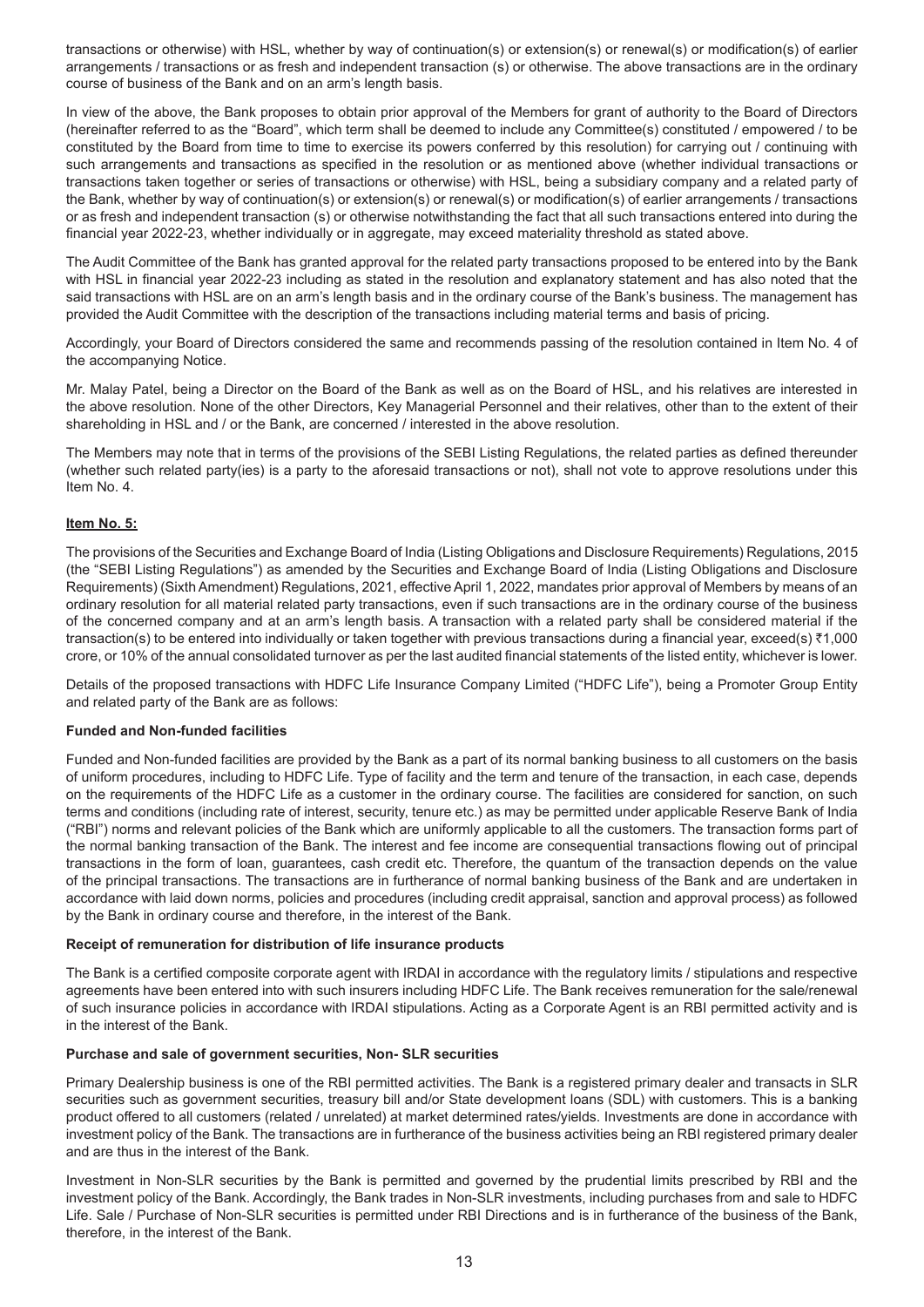#### **Forex and Derivative transactions**

The Bank being an authorised dealer, deals in foreign exchange and derivatives and these products are offered by the Bank to all customers including HDFC Life. The Bank has a Board approved policy on Customer Suitability & Appropriateness to ensure that derivative transactions entered into are appropriate and suitable to the customer's nature of business / operations which is followed in case of HDFC Life as well. This is in furtherance of the business activities of the Bank and therefore, in the interest of the Bank.

# **Acceptance of Current Account / Savings Account (CASA) deposits, levy and receipt of service charges for banking transactions**

The Bank is required to accept deposits from public, repayable on demand or otherwise. HDFC Life operates current account deposits with the Bank on the same terms as applicable to all customers. The tenure of the transaction depends on the period opted for by HDFC Life and cannot be ascertained by the Bank. Banking charges are levied by the bank uniformly on all customers in accordance with Bank's policies and RBI norms. Given that deposits or banking charges arise out of normal banking activities, the value of the transaction depends on HDFC Life and cannot be ascertained by the Bank. Acceptance of deposits and receipt of banking charges are in furtherance of the normal banking business and are in the interest of the Bank.

#### **Issuance of debt securities**

The Bank may issue debt securities like Non-convertible debentures, for availing funds for business of the Bank, on platforms commonly accessed by investors (including HDFC Life), pursuant to which the securities are allotted to interested investors in accordance with the provisions of the applicable laws and offer letter; and payment of interest on such securities uniformly to all investors. The value of transactions proposed in financial year 2022-23 cannot be ascertained as it is subject to HDFC Life bidding for the debt securities proposed to be issued by the Bank. This is in furtherance of the business activities of the Bank and therefore, is in the interest of the Bank.

There are other transactions/ arrangements with HDFC Life inter-alia in the nature of fees, charges, commissions, brokerage, premium, any other income/ expense and other activities undertaken in pursuance of depository participant, custodian services, investment banking etc, in the ordinary course of Bank's business.

The Bank, in its regular course of business, does not incur any specific financial indebtedness in order to undertake any transactions relating to granting of loans / advances or investment by the Bank.

All the aforesaid transactions are undertaken pursuant to specific approvals/ registrations/ licenses held by the Bank and are in furtherance of the business activities and are in accordance with the applicable laws and therefore, in the interest of the Bank.

In financial year 2022-23, all the aforementioned transactions, in the aggregate, are expected to cross the applicable materiality thresholds as mentioned above. Accordingly, as per the SEBI Listing Regulations, prior approval of the Members is sought for all such arrangements / transactions to be undertaken (whether individual transactions or transactions taken together or series of transactions or otherwise) with HDFC Life, whether by way of continuation(s) or extension(s) or renewal(s) or modification(s) of earlier arrangements / transactions or as fresh and independent transaction (s) or otherwise, in the financial year 2022-23. The above transactions are in the ordinary course of business of the Bank and on an arm's length basis.

In view of the above, the Bank proposes to obtain prior approval of the Members for grant of authority to the Board of Directors (hereinafter referred to as the "Board", which term shall be deemed to include any Committee(s) constituted / empowered / to be constituted by the Board from time to time to exercise its powers conferred by this resolution) for carrying out / continuing with such arrangements and transactions as specified in the resolution or as mentioned above (whether individual transactions or transactions taken together or series of transactions or otherwise) with HDFC Life, being a related party, whether by way of continuation(s) or extension(s) or renewal(s) or modification(s) of earlier arrangements / transactions or as fresh and independent transaction (s) or otherwise notwithstanding the fact that all such transactions entered into during the financial year 2022-23, whether individually or in aggregate may exceed materiality threshold as stated above.

The Audit Committee of the Bank has granted approval for the related party transactions proposed to be entered into by the Bank with HDFC Life for financial year 2022-23 including as stated in the resolution and explanatory statement and has also noted that the said transactions with HDFC Life are on arm's length basis and in the ordinary course of the Bank's business. The management has provided the Audit Committee with a description of the transactions including material terms and basis of pricing.

Accordingly, your Board of Directors considered the same and recommends passing of the resolution contained in Item No. 5 of the accompanying Notice.

Mrs. Renu Karnad, being a Director on the Board of the Bank as well as on the Board of HDFC Life, and her relatives are interested in the above resolution. None of the other Directors, Key Managerial Personnel and their relatives, other than to the extent of their shareholding in HDFC Life and / or the Bank, are concerned / interested in the above resolution.

Housing Development Finance Corporation Limited ("HDFC Limited"), promoter of the Bank holds 47.82% stake in HDFC Life as on January 31, 2022.

The Members may please note that in terms of the provisions of the SEBI Listing Regulations, the related parties as defined thereunder (whether such related party(ies) is a party to the aforesaid transactions or not), shall not vote to approve resolutions under this Item No. 5.

# **Item No. 6:**

The provisions of the Securities and Exchange Board of India (Listing Obligations and Disclosure Requirements) Regulations, 2015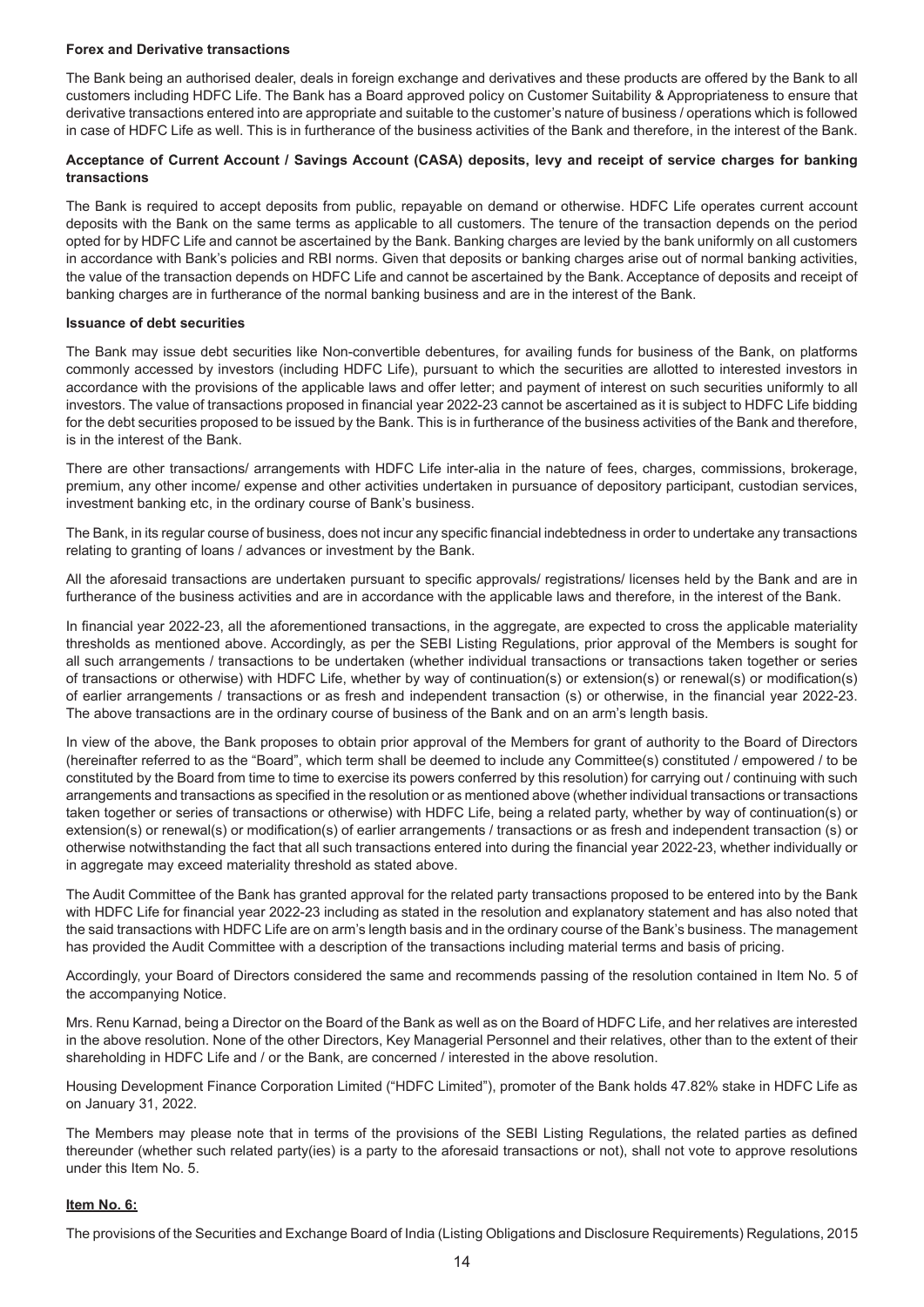(the "SEBI Listing Regulations") as amended by the Securities and Exchange Board of India (Listing Obligations and Disclosure Requirements) (Sixth Amendment) Regulations, 2021, effective April 1, 2022, mandates prior approval of Members by means of an ordinary resolution for all material related party transactions, even if such transactions are in the ordinary course of the business of the concerned company and at an arm's length basis. A transaction with a related party shall be considered material if the transaction(s) to be entered into individually or taken together with previous transactions during a financial year, exceed(s) ₹1,000 crore, or 10% of the annual consolidated turnover as per the last audited financial statements of the listed entity, whichever is lower.

Details of the proposed transactions with HDFC ERGO General Insurance Company Limited ("HDFC ERGO"), being a Promoter Group Entity and related party of the Bank are as follows:

## **Purchase and sale of government securities, Non-SLR securities**

Primary Dealership business is one of the Reserve Bank of India ("RBI") permitted activities for the Bank. The Bank is a registered primary dealer and transacts in SLR securities such as government securities, treasury bill and/or State development loans ("SDL") with customers. This is a banking product offered to all customers (related/unrelated) at market determined rates/ yields. Investments are done in accordance with investment policy of the Bank. The transactions are in furtherance of the business activities of the Bank being an RBI registered primary dealer and are thus in the interest of the Bank.

Investment in Non-SLR securities by the Bank is permitted and governed by the prudential limits prescribed by RBI and the investment policy of the Bank. Accordingly, the Bank trades in Non-SLR investments, including purchases from and sale to HDFC ERGO. Sale/ Purchase of Non-SLR securities is permitted under RBI Directions and is in furtherance of the business of the Bank and therefore, in the interest of the Bank.

### **Forex and Derivative transactions**

The Bank being an authorised dealer, deals in foreign exchange and derivatives and these products are offered by the Bank to all customers including HDFC ERGO. The Bank has a Board approved policy on Customer Suitability & Appropriateness to ensure that derivative transactions entered into are appropriate and suitable to the customer's nature of business / operations which is followed in case of HDFC ERGO as well. This is in furtherance of the business activities of the Bank and therefore, in the interest of the Bank.

# **Acceptance of Current Account / Savings Account (CASA) deposits, levy and receipt of service charges for banking transactions**

The Bank is required to accept deposits from public, repayable on demand or otherwise. HDFC ERGO operates current account deposits with the Bank, on the same terms as applicable to all customers. The tenure of the transaction depends on period opted for by HDFC ERGO and cannot be ascertained by the Bank. Banking charges are levied by the Bank uniformly on all customers in accordance with Bank's policies and RBI norms. Given that deposits or banking charges arise out of normal banking activities, the value of the transaction depends on HDFC ERGO and cannot be ascertained by the Bank. Acceptance of deposits and receipt of banking charges are in furtherance of the normal banking business and are thus in the interest of the Bank.

#### **Issuance of debt securities**

The Bank may issue debt securities like Non-convertible debentures, for availing funds for business of the Bank, on platforms commonly accessed by investors (including HDFC ERGO), pursuant to which the securities are allotted to interested investors in accordance with the provisions of the applicable laws and offer letter; and payment of interest on such securities uniformly to all investors. The value of transactions proposed in financial year 2022-23 cannot be ascertained as it is subject to HDFC ERGO bidding for the debt securities proposed to be issued by the Bank. This is in furtherance of the business activities of the Bank and therefore, is in the interest of the Bank.

There are other transactions/ arrangements with HDFC ERGO inter-alia in the nature of issue of funded and Non-funded facilities, fees, commission, premium, brokerage or any other income/ expense and other activities undertaken in pursuance of distributions of insurance products, depository participant, custodian services, investment banking etc., in the ordinary course of Bank's business.

The Bank, in its regular course of business, does not incur any specific financial indebtedness in order to undertake any transactions relating to granting of loans / advances or investment by the Bank.

All the aforesaid transactions are undertaken pursuant to specific approvals / registrations / licenses held by the Bank and are in furtherance of the business activities and are in accordance with the applicable laws, therefore, in the interest of the Bank.

In the financial year 2022-23, all the aforementioned transactions, in the aggregate, are expected to cross the applicable materiality thresholds as mentioned above. Accordingly, as per the SEBI Listing Regulations, prior approval of the Members is sought for all these arrangements / transactions to be undertaken (whether individual transactions or transactions taken together or series of transactions or otherwise) with HDFC ERGO, whether by way of continuation(s) or extension(s) or renewal(s) or modification(s) of earlier arrangements / transactions or as fresh and independent transaction (s) or otherwise, in the financial year 2022-23. The above transactions are in the ordinary course of business of the Bank and on an arm's length basis.

In view of the above, the Bank proposes to obtain prior approval of the Members for grant of authority to the Board of Directors (hereinafter referred to as the "Board", which term shall be deemed to include any Committee(s) constituted / empowered / to be constituted by the Board from time to time to exercise its powers conferred by this resolution) for carrying out / continuing with such